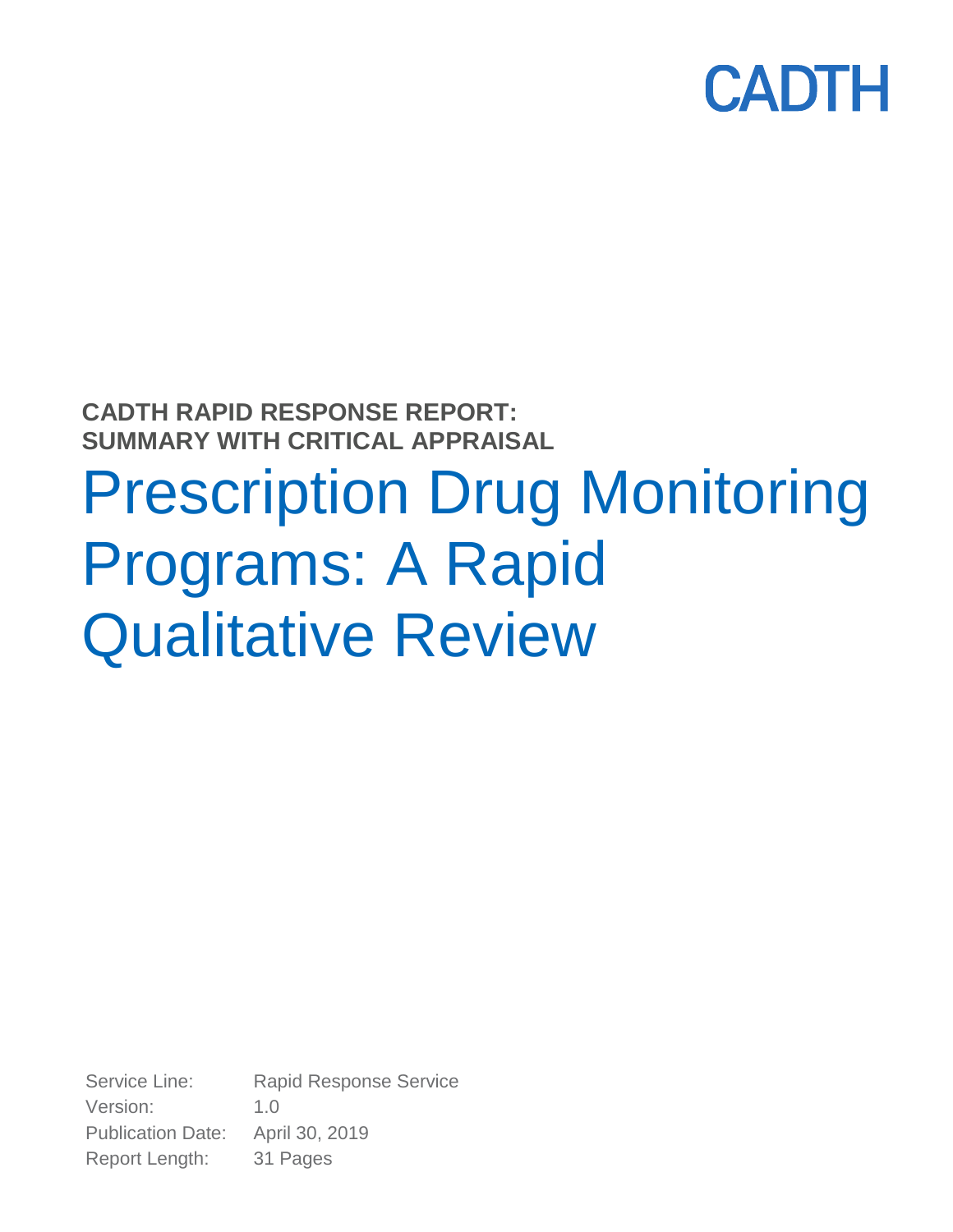#### **Authors:** Umair Majid, Nina Frey

**Cite As:** The Perspectives of Prescribers and Dispensers on Prescrption Drug Monitoring Programs: A Rapid Qualitative Review. Ottawa: CADTH; 2019 Apr. (CADTH rapid response report: summary with critical appraisal).

#### **ISSN:** 1922-8147 (online)

**Disclaimer:** The information in this document is intended to help Canadian health care decision-makers, health care professionals, health systems leaders, and policy-makers make well-informed decisions and thereby improve the quality of health care services. While patients and others may access this document, the document is made available for informational purposes only and no representations or warranties are made with respect to its fitness for any particular purpose. The information in this document should not be used as a substitute for professional medical advice or as a substitute for the application of clinical judgment in respect of the care of a particular patient or other professional judgment in any decision-making process. The Canadian Agency for Drugs and Technologies in Health (CADTH) does not endorse any information, drugs, therapies, treatments, products, processes, or services.

While care has been taken to ensure that the information prepared by CADTH in this document is accurate, complete, and up-to-date as at the applicable date the material was first published by CADTH, CADTH does not make any guarantees to that effect. CADTH does not guarantee and is not responsible for the quality, currency, propriety, accuracy, or reasonableness of any statements, information, or conclusions contained in any third-party materials used in preparing this document. The views and opinions of third parties published in this document do not necessarily state or reflect those of CADTH.

CADTH is not responsible for any errors, omissions, injury, loss, or damage arising from or relating to the use (or misuse) of any information, statements, or conclusions contained in or implied by the contents of this document or any of the source materials.

This document may contain links to third-party websites. CADTH does not have control over the content of such sites. Use of third-party sites is governed by the third-party website owners' own terms and conditions set out for such sites. CADTH does not make any guarantee with respect to any information contained on such third-party sites and CADTH is not responsible for any injury, loss, or damage suffered as a result of using such third-party sites. CADTH has no responsibility for the collection, use, and disclosure of personal information by third-party sites.

Subject to the aforementioned limitations, the views expressed herein do not necessarily reflect the views of Health Canada, Canada's provincial or territorial governments, other CADTH funders, or any third-party supplier of information.

This document is prepared and intended for use in the context of the Canadian health care system. The use of this document outside of Canada is done so at the user's own risk.

This disclaimer and any questions or matters of any nature arising from or relating to the content or use (or misuse) of this document will be governed by and interpreted in accordance with the laws of the Province of Ontario and the laws of Canada applicable therein, and all proceedings shall be subject to the exclusive jurisdiction of the courts of the Province of Ontario, Canada.

The copyright and other intellectual property rights in this document are owned by CADTH and its licensors. These rights are protected by the Canadian *Copyright Act* and other national and international laws and agreements. Users are permitted to make copies of this document for non-commercial purposes only, provided it is not modified when reproduced and appropriate credit is given to CADTH and its licensors.

**About CADTH:** CADTH is an independent, not-for-profit organization responsible for providing Canada's health care decision-makers with objective evidence to help make informed decisions about the optimal use of drugs, medical devices, diagnostics, and procedures in our health care system.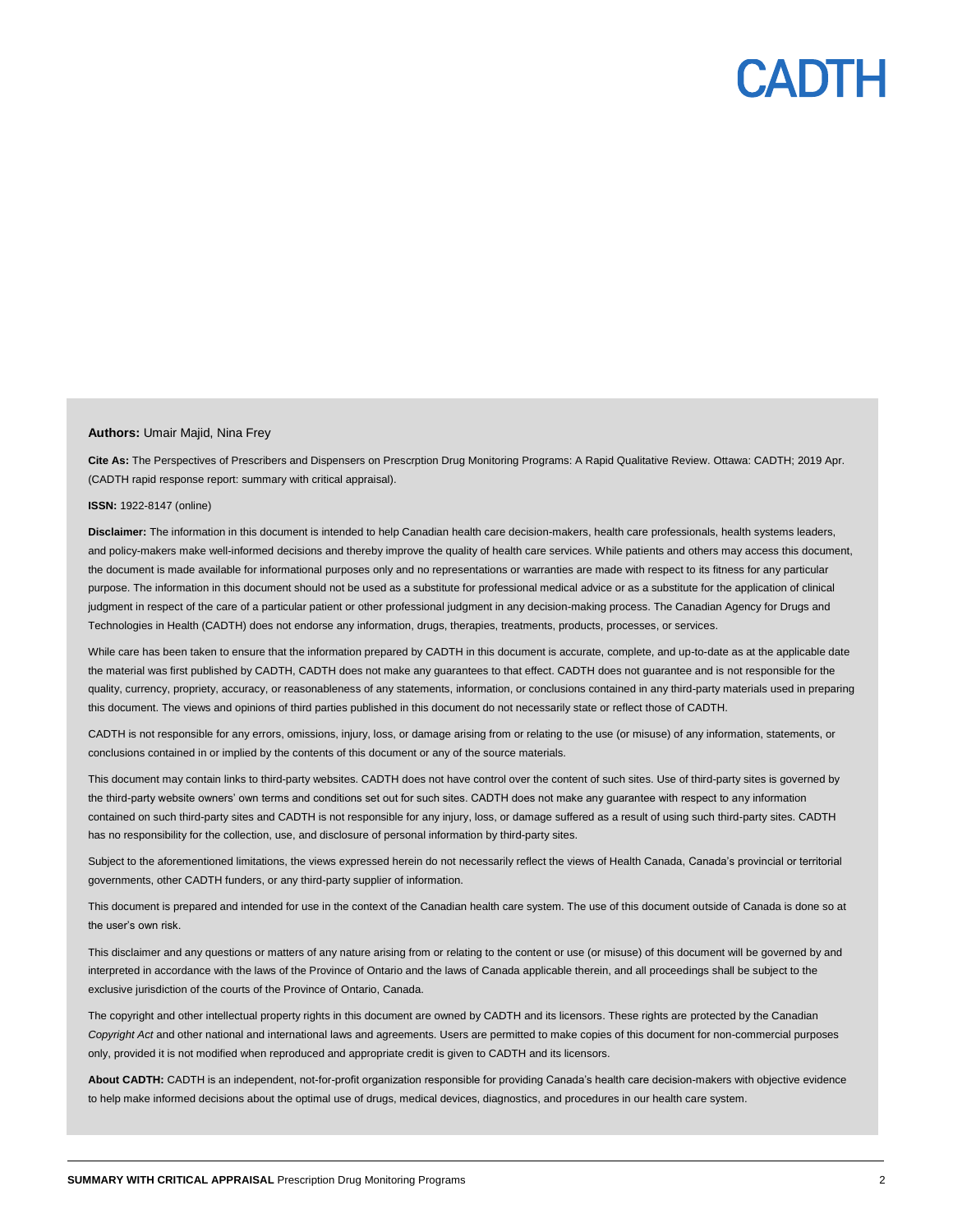### PADTH

### **Abbreviations**

prescription drug monitoring program

OUD

PDMP

opioid use disorder

### **Context and Policy Issues**

In 2016, there were approximately 2,800 opioid-related deaths in Canada, including those caused by overdose and suicide. <sup>1</sup> Moreover, in the same year, an average of 16 Canadians were hospitalized each day due to opioid-related poisoning. <sup>2</sup> Today, approximately 13% of Canadians use prescription opioids, 2% of whom use it for nonmedical purposes.<sup>1</sup> Although all provinces and territories have experienced burden from the "opioid crisis," the greatest burden has been experienced by the Yukon and Northwest Territories.<sup>3</sup>

One factor that has contributed to this crisis has been the practice of "doctor shopping" or "double doctoring" where patients seek opioids from multiple prescribers without making them aware of their prescription history. <sup>4</sup> As a result, individuals with opioid use disorder (OUD) may obtain and use prescription opioids above a safe level, as they have obtained them from a variety of prescribers and dispensers, contributing to an increase in overdoserelated deaths.

Prescrption drug monitoring programs (PDMPs) track inappropriate prescribing and dispensing of certain drugs. <sup>4</sup> Originally developed as a surveillance tool for the criminal justice system, prescribers and dispensers in many jurisdictions around the world use them to track controlled drugs, including opioids. PDMPs collect data on patient identity, drug and quantity dispensed, and dispenser and prescriber identity.<sup>5</sup> PDMPs can be used to identify potentially high doses of drugs dispensed to patients, multiple prescriptions given for monitored drugs to a single patient, the locations of pharmacies where an unusual number of controlled drug prescrptions have been filled, and potential risk from combining different drugs.<sup>6</sup> These programs are used not just for monitoring prescription opioids but also for other controlled substances such as benzodiazepines and psychostimulants. 4

Research has shown that PDMPs are effective in decreasing prescriptions of monitored drugs, eliminating double doctoring, and reducing opioid misuse and abuse.<sup>4,5</sup> PDMPs can also improve patient care by increasing access to essential information. <sup>4</sup> Some research has also found that red flags by PDMPs prompt dispensers to understand and resolve the situation. 6

PDMPs have existed in Canada since the 1980s. <sup>4</sup> However, there is a need to enhance these programs to ensure they include administrative and design features to help facilitate their potential to reduce the number of deaths related to drug abuse, misuse, and overdose. Given their fundamental role in the success of PDMPs, this review will summarize the perspectives and preferences of healthcare providers (prescribers and dispensers) using PDMPs in providing patients with monitored drugs, with a focus on administrative and design features.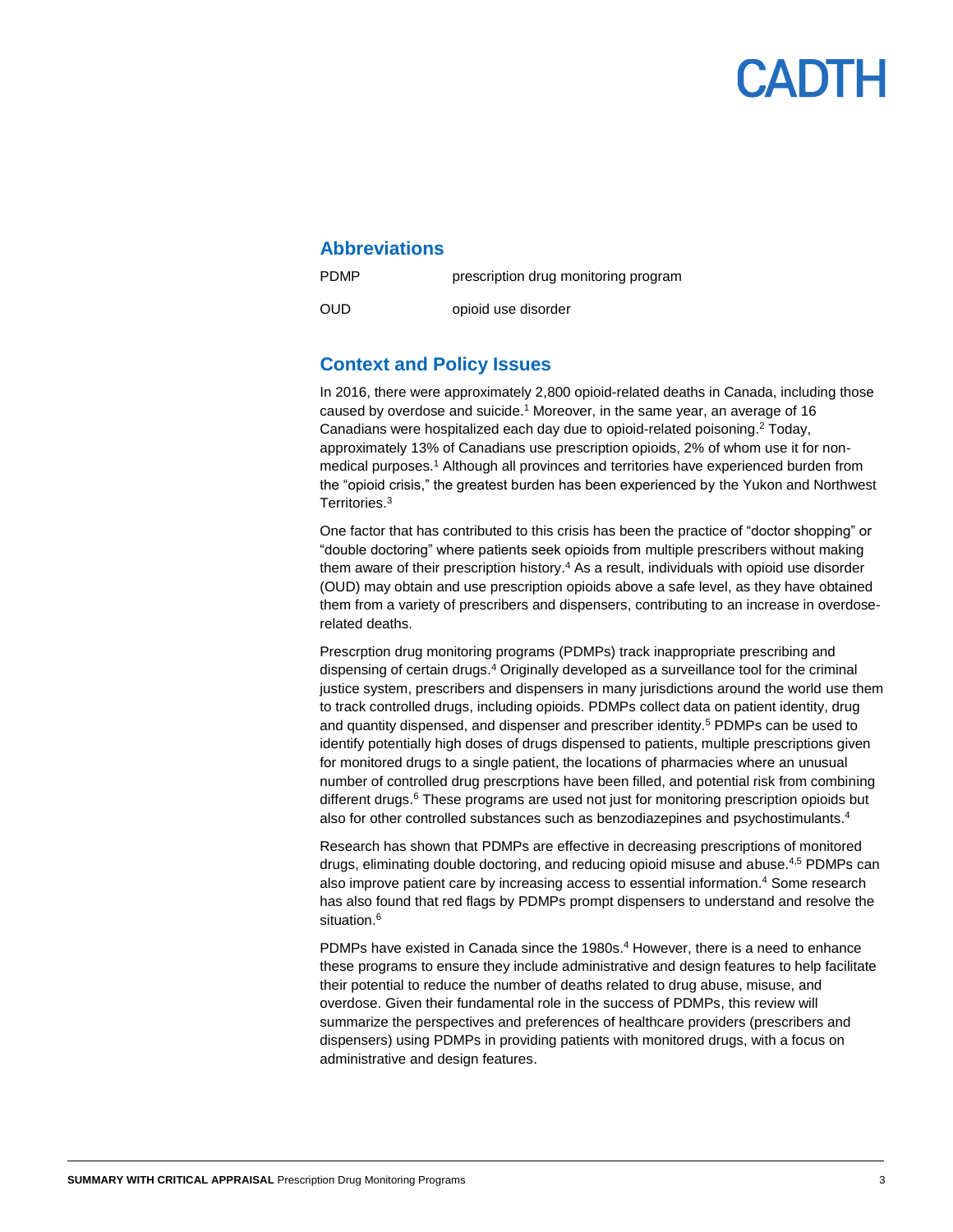### **Research Questions**

- 1. How do healthcare providers (prescribers and dispensers) who prescribe monitored drugs use prescription drug monitoring programs?
- 2. What are their perspectives on and preferences for prescription drug monitoring programs, including specific design and administrative features?

### **Key Findings**

In total, 18 studies were included in this review that described the perspectives and preferences of a variety of medical professionals working across different specialties and settings on the topic of prescription drug monitoring programs. These studies reflected varied methodological reporting quality and the majority of studies could have benefitted from additional methodological detail. While an original focus of this review, no studies were found that described the experiences and perspectives of patients engaging with prescription drug monitoring programs, representing a major gap in this review.

Generally, providers found prescription drug monitoring programs systems useful for their practice, although not all providers used them routinely. For some, prescription drug monitoring program use was prompted by a red flag or concerning interactions with patients about controlled substances (i.e. "subjective use"), while for others use was mandated by institutional policy (i.e. "systematic use"). The ways in which providers engaged with programs appeard to vary based on their personal preconceptions, their institutional circumstances and their professional judgement in terms of who genuinely requires treatment and who may be doctor shopping. The approach also determined what barriers were experienced and which enablers were perceived most relevant to providers.

Prescription drug monitoring program use was delineated into three broad functions. The first is an information function, through which some providers described instances of being surprised with the information from the program, as it conflicted with their preconception of which patients they perceived to be doctor shopping and who genuinely needed controlled drugs. The second is a patient safety function, through which providers described that they perceived the programs to prevent patients from seeking multiple prescriptions from different providers. At the same, providers also described that the programs provided a safety function for their own practice, as the programs allowed them to feel more confident in their prescribing decisions. The third function is an engagement function, through which providers described that programs facilitated ongoing dialogue between them and their patients about drug safety. Here, providers described that programs can be seen to shift responsibility away from them in terms of prescribing decisions, thereby adding legitimacy in particular for decisions to not prescribe controlled substances. The engagement function exemplifies the educational role that prescribers and dispensers play in discussions about substance abuse and awareness. While perhaps not an intended goal of prescription drug monitoring programs, engagement and discussion resulting from program use appears to have become common practice by the majority of providers included in this review.

While several benefits to using prescription drug monitoring programs were raised, at the same time some challenges were also noted. For example, due to the sensitive nature of the information, some providers expressed uncertainty as to how patients might respond to learning their providers accessed program information. In some circumstances, providers described concerns about potential conflict and physical altercations, which was raised as a major barrier to initiating conversations about prescription drug monitoring program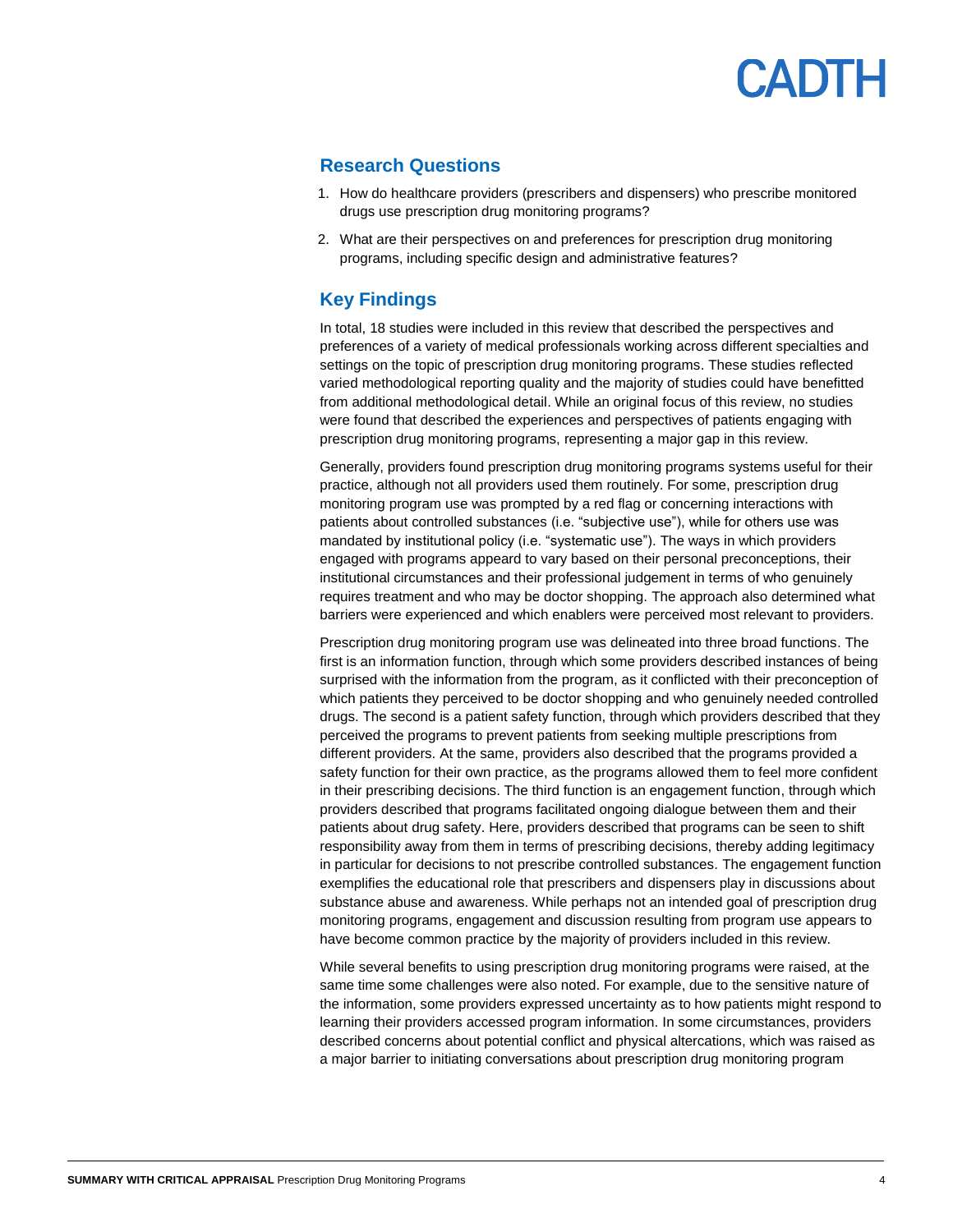information. Another major barrier is the challenge of finding time and dedicated space in a busy pharmacy or medical practice to appropriately engage in discussion with patients. This became particularly problematic when, for one reason or another, prescribers did not use the prescription drug monitoring program and therefore the onus for monitoring and management falls to the dispenser.

Other described barriers appear to stem from perceived challenges in accessing the system, either due to lack of time or challenges with the interface (e.g., losing paswords, finding the website, entering patient data, gaining access approval through in-person authentication). Issues with access were futher complicated by busy work environments that characterize medical practice. For similar reasons, providers also described issues with timely updates of the prescription drug monitoring program system, for example shortly after patients fill their prescription, which can lead to incomplete or inaccurate information.

Specific design features to enhance access and to better integrate programs into clinical workflows were described as means to increase adoption and sustain use of programs over time. These included integrating programs into existing electronic health record systems, which may include real time updating of prescription information and also moving towards a national linked system. In addition, a strong need for a user-friendly display of information was expressed, which includes ensuring the most relevant information is available in an accessible manner to ensure efficient prescribing decisions can be made, and also a desire for a streamlined login process, automatic enrollment, and a map of all dispensers in the area. Finally, training was identified as parituclarly important, and was suggested to include guidance on how to interpet information, strategies to incorporate programs into clinical workflow, and how to approach patients for engagement discussions based on program information.

### **Methods**

#### Literature Search Methods

A limited literature search was conducted on key resources including PubMed, the Cochrane Library, University of York Centre for Reviews and Dissemination (CRD), Canadian and major international health technology agencies, as well as a focused Internet search. Methodological filters were applied to limit retrieval to health technology assessments, systematic reviews, meta-analyses as well as qualitative studies. Where possible, retrieval was limited to the human population. The search was also limited to English language documents published between January 01, 2009 and March 25, 2019.

#### Selection Criteria and Methods

One reviewer screened citations and selected studies. In the first level of screening, titles and abstracts were reviewed and potentially relevant articles were retrieved and assessed for inclusion. The final selection of full-text articles was based on the inclusion criteria presented i[n Table 1.](#page-5-0)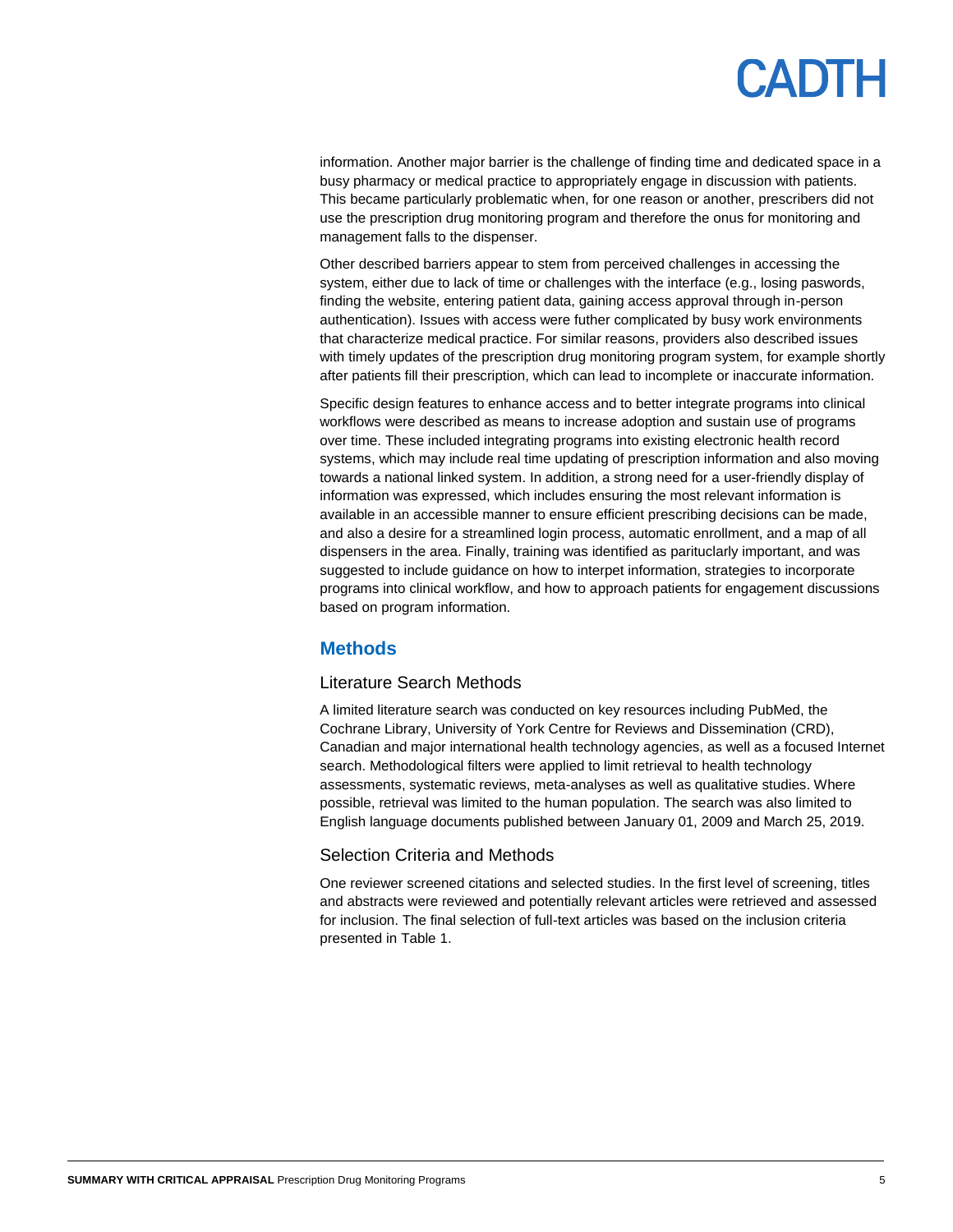#### <span id="page-5-0"></span>**Table 1: Inclusion Criteria**

| <b>Population</b>    | Healthcare providers, in particular prescribers, caring for patients receiving, or having received,<br>$\bullet$<br>monitored drugs.<br>Healthcare providers, in particular prescribers, with experience engaging with prescription drug<br>$\bullet$<br>monitoring programs.                                                                                                                                                                                 |
|----------------------|---------------------------------------------------------------------------------------------------------------------------------------------------------------------------------------------------------------------------------------------------------------------------------------------------------------------------------------------------------------------------------------------------------------------------------------------------------------|
| <b>Intervention</b>  | Prescription monitoring drug programs with a focus on "real time" programs.                                                                                                                                                                                                                                                                                                                                                                                   |
| <b>Comparator</b>    | Any                                                                                                                                                                                                                                                                                                                                                                                                                                                           |
| <b>Outcomes</b>      | Issues emerging from the literature that relate to the research question, including but not limited to<br>perspectives on, expectations of, and experiences with the implementation of prescription drug monitoring<br>programs, including perceived or experienced outcomes (intended or unintended), preferences for any<br>particular design and administrative features, and perspectives on what design features may lead to<br>better outcomes and why. |
| <b>Study Designs</b> | Primary qualitative studies, the qualitative component of multiple- or mixed-methods studies, and<br>qualitative evidence syntheses                                                                                                                                                                                                                                                                                                                           |

#### Exclusion Criteria

Articles were excluded if they did not meet the inclusion criteria outlined in Table 1 as well as duplicate publications and those published before 2009. Primary studies that did not use a qualitative or mixed- or multiple-methods research design were also excluded.

The original intent was to retrieve articles describing patients' and providers' perspectives on PDMPs. However, screening did not yield any articles on patients' perspectives. As such, the research questions were modified to better reflect the focus of this report on healthcare providers (prescribers and dispensers) using PDMPs. Studies were excluded if they described the perspectives or experiences of groups other than patients or providers, for example legislators.

#### Critical Appraisal of Individual Studies

There is no consensus on the merit or most appropriate approach to appraising qualitative research, specifically for rapid qualitative evidence syntheses. The lack of consensus is partly due to the observation that published qualitative manuscripts often omit pertinent methodological details, either because they were not included in the original design or to meet the word count limitations of journals. As such, judging the quality of a qualitative study by using an appraisal tool may actually reflect reporting quality rather than design and conduct. For the context of this rapid review, critical appraisal focused on how methodological details have been reported in the main manuscript. We have detailed our perspectives on critical appraisal in a separate publication. 7

One researcher appraised all primary qualitative studies and the qualitative component of multiple- or mixed-methods studies using the Quality of Reporting Tool (QuaRT) as a guide.<sup>8</sup> This tool is advantageous because it assesses the reporting quality of four commonly reported methodological characteristics of studies: question and study design, selection of participants, methods of data collection, and methods of data analysis. Summary statistics to describe overall study quality were not calculated for included studies. Rather, a review of strengths and limitations of each study were described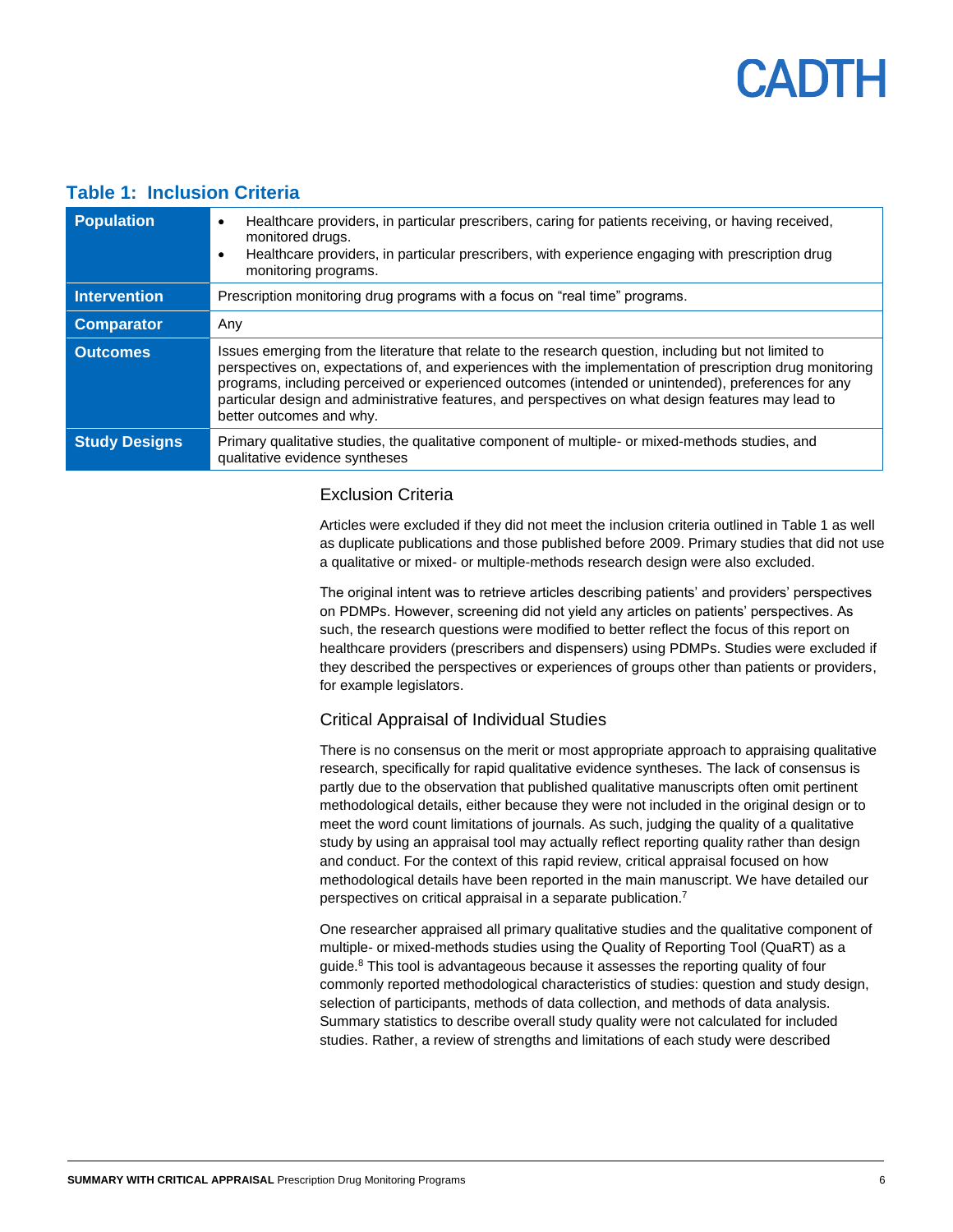narratively in Appendix 4. The results of this critical appraisal were not used to exclude studies from analysis.

#### Data Analysis

#### *Descriptive Analysis*

A descriptive data analysis was conducted to describe important study design, methods, and participant (i.e. provider) characteristics. To inform the analysis, one researcher extracted data on author, date and country of publication, research objectives, study design or analytic approach, data collection strategies, study setting, and participant characteristics (i.e., proportion of males, inclusion criteria, specialties of clinicians). Upon completion of descriptive data extraction, the research questions were modified to better reflect available data while respecting the original intent of inquiry. In particular, research questions pertaining to patients' perspectives and experiences with PDMPs were removed because initial screening and data extraction did not retrieve any studies that would answer these questions.

#### *Analytic Approach*

Data analysis was informed by the qualitative meta-synthesis approach,<sup>9</sup> which is a type of a qualitative evidence synthesis methodology that enables researchers to aggregate similar findings across multiple studies while retaining the original meaning of results from each study. Findings were extracted, and compared and contrasted to develop an integrative interpretation of the topic. This review also employed a staged-coding approach informed by constructivist grounded theory. <sup>10</sup> A strong emphasis was placed on developing an aggregative interpretation of included studies while maintaining relevance to how findings can inform policy decisions.

One researcher conducted two cycles of coding. In initial coding, the researcher worked through four studies to understand, problematize, breakdown, and reform themes through a line-by-line and section-by-section analysis. This process identified the descriptive and interpretive meanings of data along with its contextual factors and intentions. During this process, the researcher moved quickly through the data to acquire a broad understanding of relevant concepts and themes. The goal of this stage was to develop a preliminary coding schema that would capture the saliency of issues most pertinent to the policy questions. The research questions were also reassessed at this point to determine whether they were congruent with the coding schema and if modifications to the analytic approach or research questions were needed. Also, the possibility of subgroup analyses based on demographic characteristics of participants (e.g., medical specialty) was determined to be not feasible because the majority of included studies did not separate findings based on these characteristics.

The second cycle consisted of focused coding where the researcher used the coding schema to extract relevant data from remaining studies. At this point, findings from new studies either substantiated existing components of the schema or added new concepts and themes. The focused coding process divided the data into two categories that were deemed most relevant to the policy questions. The researcher subsequently extracted findings from relevant themes of each category through multiple, iterative coding cycles towards theoretical saturation between and within each category. The researcher also paid special attention to hidden or conceptually powerful issues that appeared in the data. These ideas were recorded in memos and revisited during report writing.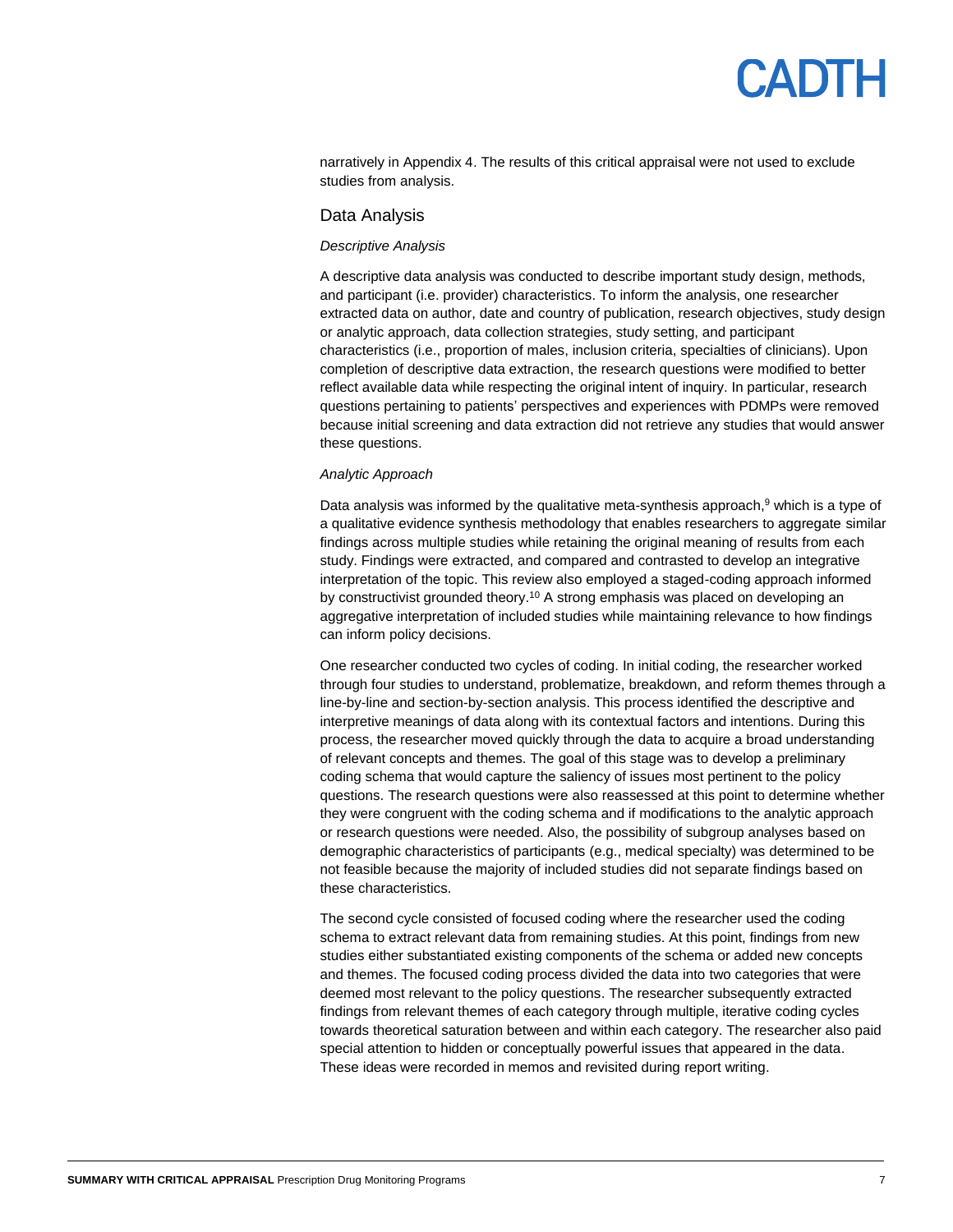

Eventually, categories become more comprehensible and multiple themes within each category were delineated. The researcher re-analyzed and re-organized all data within categories in a way that would be internally consistent between categories and relevant to the policy issues. A narrative summary was developed that summarized the concepts contained in the themes of each category. After developing these summaries, the researcher collated the summaries to ensure that they contributed to an integrative and holistic interpretation of findings that would enhance policy discussions.

### **Summary of Evidence**

#### Quantity of Research Available

A total of 89 citations were identified from the literature search. Following screening of titles and abstracts, 62 citations were excluded and 27 potentially relevant reports from the electronic search were retrieved for full-text review. Four potentially relevant publications were also retrieved from the grey literature search for full-text review. Of these potentially relevant articles, 13 publications were excluded for various reasons, and 18 publications met the inclusion criteria and were included in this report. Appendix 1 presents the PRISMA<sup>11</sup> flowchart of the study selection process.

#### Summary of Study Characteristics

Charateristics of included studies are summarized below and details are available in Appendix 2 and 3.

#### *Study Design or Analytic Approach and Data Collection*

Of the 18 studies included in this review, 14 (77.8%) identified a particular study design or analytic approach. An equal number of these studies identified with thematic analysis or adapted approaches ( $n=7$ ; 38.9%),<sup>12-18</sup> and grounded theory and adapted approaches  $(n=7; 38.9%)$ .<sup>19-25</sup> Four studies (22.2%) did not specify a particular qualitative methodology or analytic approach.<sup>26-29</sup>

All but one study used either focus groups or semi-structured interviews as the primary data collection strategy. In total 10 (55.6%) studies used semi-structured interviews only, 12,16,17,19,21,23-25,28,29 and five (27.8%) used focus groups only.14,15,22,26,27 The number of focus groups ranged from one,<sup>22</sup> to five.<sup>26</sup> Two studies (11.1%) used a combination of focus groups and semi-structured interviews<sup>18,20</sup>, and one study (5.6%) analyzed the openended responses from a survey.<sup>13</sup>

#### *Country of Origin*

All studies included in this review were conducted in the United States.<sup>12-29</sup>

#### *Year of Publication*

Included studies were published between 2014, $20$  and 2019.<sup>12,16,17</sup> The largest jump in the number of published studies was in 2018 when nine (50.0%) studies were published compared to 2017 when two (11.1%) were published.

#### *Provider Populations*

Included studies encompassed the perspectives of providers only, and not patients who use PDMPs. These studies recruited a variety of medical professionals and specialists in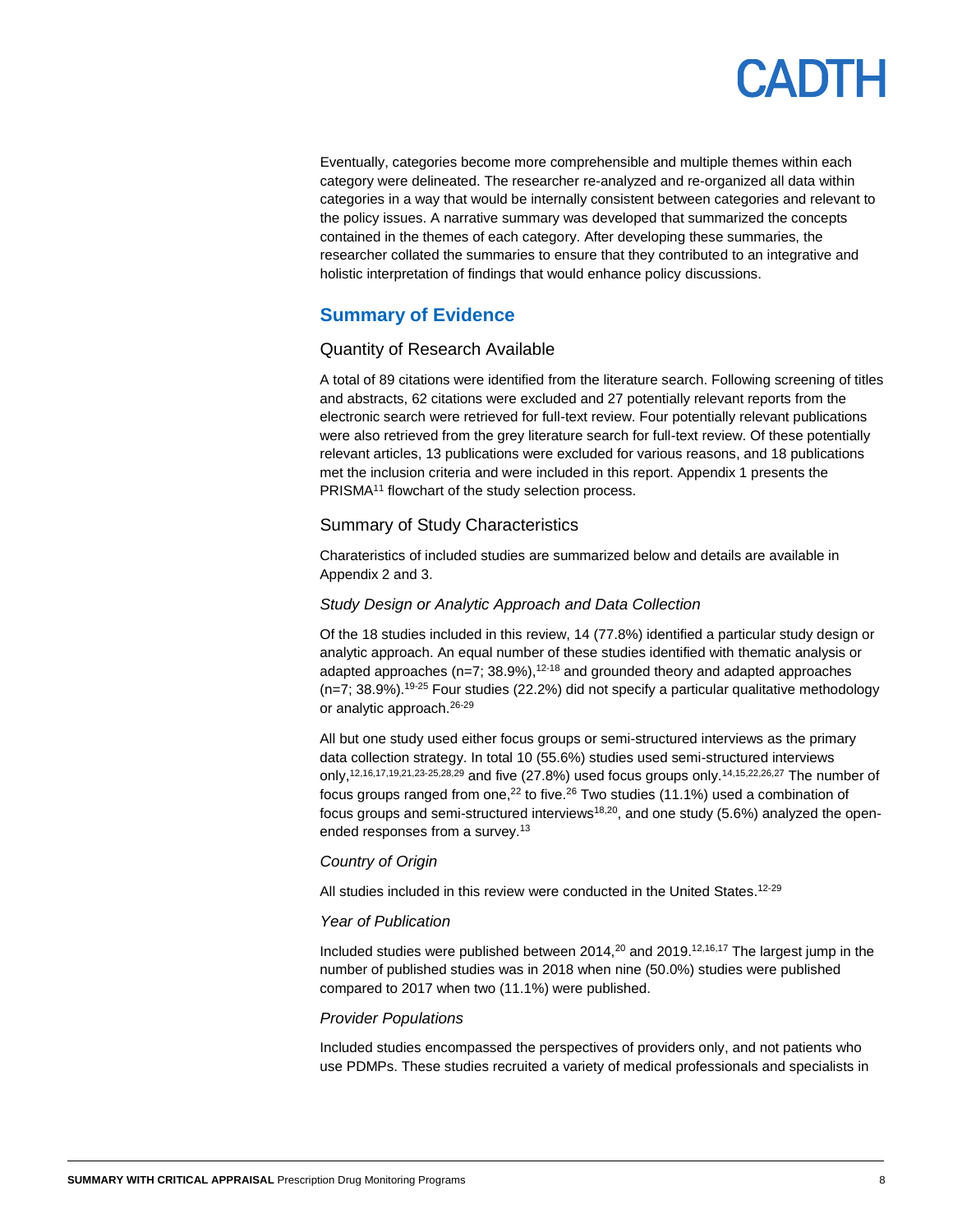# PADTH

medicine, which often served as the inclusion criteria for studies. With regards to medical professions, physicians were the most common provider population and were included within 13 (72.2%) studies.<sup>13,15-17,20-26,28,29</sup> Pharmacists were the second most common population with eight (44.4%) studies including them as participants.13-15,18,20,26-28 Other professions included physician assistants  $(n=5; 27.8\%)$ <sup>13,20,21,23,24</sup>; dentists  $(n=4;$ 22.2%)<sup>13,20,21,23</sup>; and nurses and nurse practitioners (n=3; 16.7%).<sup>13,15,21</sup>

With regards to medical specialties, primary care was the most common (n=9; 50.0%),12,15,16,19,21,23,26,28,29 followed by emergency medicine (n=8; 42.1%),16,17,19,21-25 pain medicine (n=4; 22.2%),<sup>16,19,21,23</sup> psychiatry (n=2; 11.1%),<sup>21,23</sup> and surgery (n=2; 11.1%).<sup>21,23</sup>

The age range was not reported or could not be ascertained by the information presented in included studies with the exception of one (32 to 80 years). <sup>12</sup> Four (22.2%) studies did not include the proportion of males or females in their study.<sup>14,18,22,27</sup> Among the studies that included this information, the proportion of males ranged from  $47.1\%$ ,  $^{24}$  to 77.1%.<sup>20</sup> In total, the perspectives and preferences of 6,694 healthcare providers were captured in this review, from which 5,994 were captured within one study that conducted a content analysis on open-ended survey responses. The median sample of participants included in studies within this review was 34.

Settings of included studies corresponded to the medical professionals and specialties included in each study. The majority of studies were conducted in multiple settings, which made it difficult to analyze the findings based on this study characteristic. The most common setting was primary care clinics (n=8; 44.4%),<sup>12,15,16,20,21,23,26,28</sup> and emergency departments of hospitals (n=7; 38.9%).<sup>17,20-25</sup> Four (22.2%) studies each were conducted in inpatient hospital units, including psychiatry,<sup>13,20,21,23</sup> and community pharmacies.<sup>14,18,27,28</sup> Other settings included: pain clinics (n=3; 16.7%)<sup>20,21,23</sup>; dentist clinics (n=2; 11.1%)<sup>21,23</sup>; surgical units of hospitals (n=2; 11.1%)<sup>21,23</sup>; outpatient hospital clinics (n=1; 5.6%)<sup>13</sup>; hospital pharmacies (n=1;  $5.6\frac{\%}{27}$ ; military hospitals (n=1;  $5.6\frac{\%}{19}$ ; and Veterans Affairs facilities (n=1; 5.6%).<sup>29</sup>

#### Summary of Critical Appraisal

A summary of strengths and limitations of each study can be found in Appendix 4.

All studies clearly stated the research objectives or questions in the abstract or background sections of the publication. With regards to study design, with the exception of four studies, $26-29$  all studies explicitly identified with a qualitative methodology or analytic approach. As such, these two characteristics were subsumed into a single analysis of reporting quality.

With regards to sampling and recruitment process, 11 (61.1%) studies generally included a detailed process,13-15,18,20,21,23,24,27-29 whereas seven (38.9%) studies were missing crucial detail,<sup>12,16,17,19,22,25,26</sup> for example, avenues used to reach participant populations. For data collection, ten (55.6%) studies described a comprehensive data collection plan, 12- 14,16,18,20,21,23,28,29 but eight (44.4%) studies could have benefited from additional information. 15,17,19,22,24-27 Importantly, nine (50.0%) studies did not provide a justification for choosing their primary data collection strategy over other strategies. 12,13,15,18,19,24-26,28 A similar pattern was observed with regards to data analysis. In total, nine (50.0%) studies had a detailed data analysis section, <sup>16,19-21,23-26,28</sup> but eight (44.4%) required elaboration on specific analytic procedures,<sup>12-15,17,18,22,29</sup> and one (5.6%) study did not include a section on data analysis.<sup>27</sup>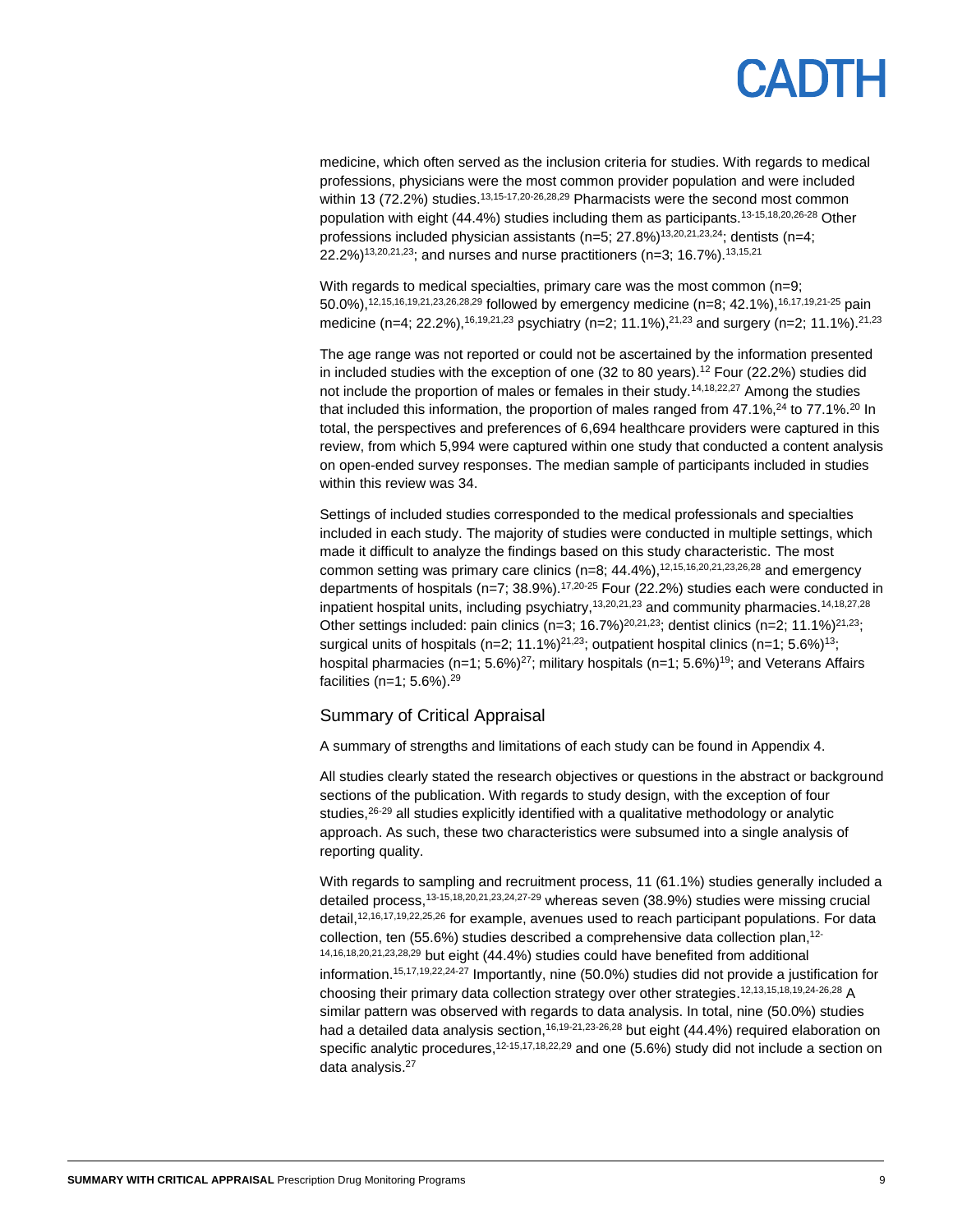A major limitation of included studies was the lack of discussion on strategies to improve rigour, which characterized 11 (61.1%) studies.<sup>12,13,15,17,18,20,21,23,26,27,29</sup> The remainder of studies mentioned it as a passing note but did not elaborate on how the strategies improved their research process. 14,16,19,22,24,25,28

This analysis indicates that some studies included a comprehensive description of certain sections, while other sections required elaboration. This finding reflects broader observations in the qualitative literature where researchers have had to negotiate between different sections of their methodology and methods to meet the restrictions of peerreviewed journals. As such, although this analysis provides a snapshot of the strengths and limitations of included studies, it is possible these characteristics should be contextualized to external circumstances and limitations placed on the publication process of qualitative manuscripts.

#### Summary of Findings

This section describes the perspectives of providers using PDMPs, as they emerged from the reviewed literature. These providers include *prescribers,* referring to physicians and other licensed healthcare providers that prescribe controlled substances, and *dispensers,* most often referring to pharmacists but also others who interact with patients filling prescriptions (e.g., pharmacy technicians). Where possible, findings are reported separately for prescribers and dispensers to contrast their perspectives on and experiences with PDMPs. Results are divided into the following sections: (1) Perceived Goals and Benefits of Prescription Drug Monitoring Programs and (2) Administrative and Design Features.

#### **Perceived Goals and Benefits of Prescription Drug Monitoring Programs**

Prescribers and dispensers described a variety of goals and benefits from using PDMPs, which were often conflated in their expressed perspectives and preferences. Three "functions" broadly categorized these goals and benefits: *information*, *patient safety*, and *engagement*.

For the *information function*, prescribers reported that PDMPs provide useful information to support treatment for patients that would not have been available otherwise,<sup>24,25,29</sup> including the location of where prescriptions were written and filled and names and quantities of drugs prescribed. In some cases, this information surprised prescribers as it conflicted with their preconceptions of which patients they thought were doctor shopping, and which genuinely needed controlled drugs to maintain a healthy lifestyle. Prescribers also reported that having additional information from PDMPs introduced more objectivity when deciding whether or not to precribe controlled drugs.<sup>12,16,25,27,29</sup> Importantly, one study reported that PDMP information caused a small number of prescribers to actively remove patients from their practice due to stigma and fear of repercussions on their practice (i.e., other patients may opt to visit another practice due to stigma of treating patients with opioid addictions).<sup>12</sup> In multiple instances, prescribers reported that new information obtained from PDMPs initiated coordination and cooperation between other prescribers and dispensers on how to optimally facilitate care for patients.<sup>16,20,22,27,28</sup> For example, precribers reported valuing dispensers when they provided information about patients' potential misuse and abuse of controlled drugs. 14,15,20 This level of cooperation was perceived as advantageous because it would prompt closer monitoring of patient behaviour and drug safety.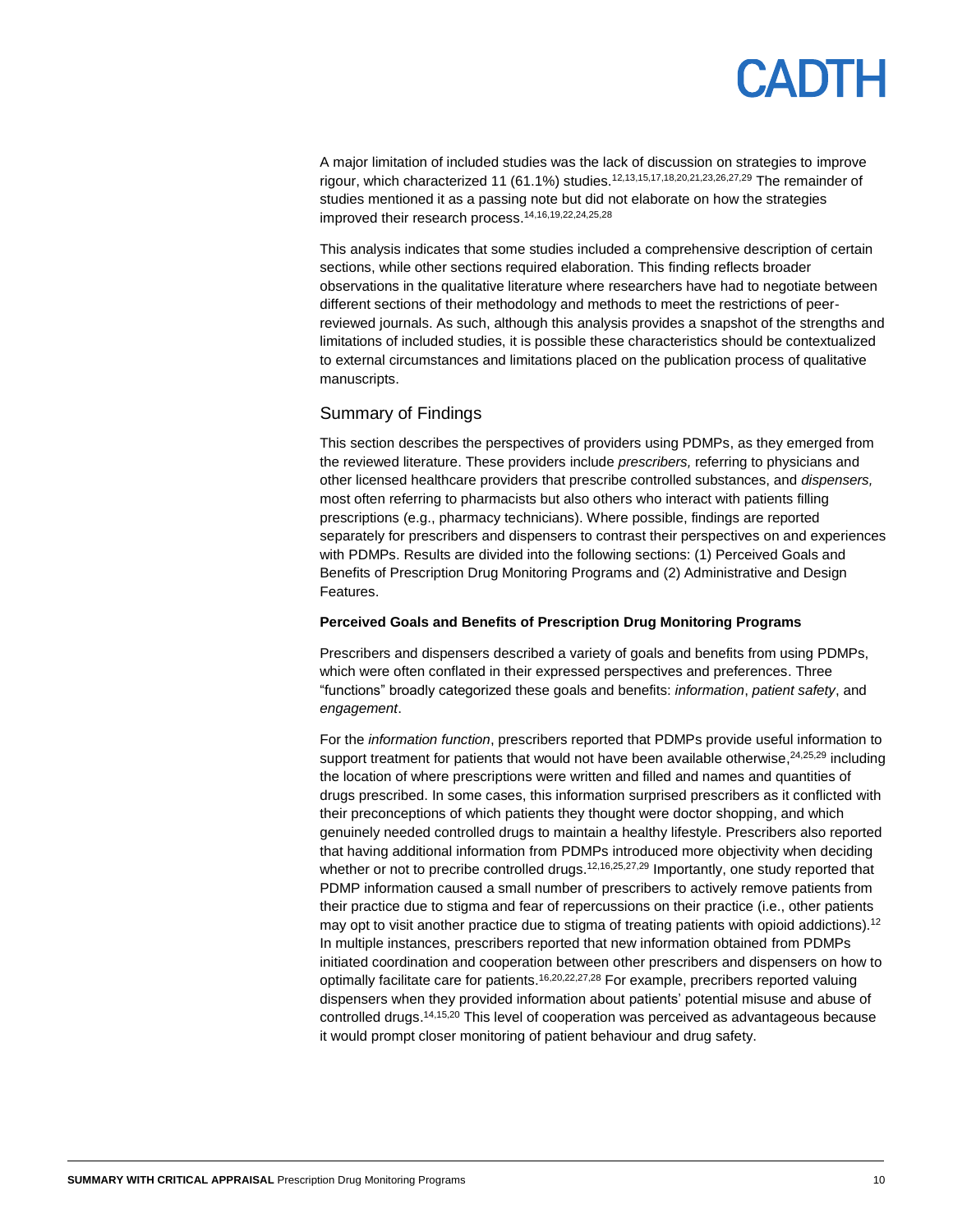

With regards to the *patient safety function*, many participants reported that PDMPs prevented patients from seeking multiple prescriptions from different prescribers and dispensers.<sup>12,13,18,20,25,27,29</sup> Along the same lines, some participants framed this benefit in a way that assisted in optimally managing and monitoring their patients' treatment.<sup>13,14,27-29</sup> Because prescribers can access a wider and more comprehensive range of information (e.g., locations, quantities, and types of prescription drugs) and verify prescription history, prescribers felt that PDMPs led to improved patient safety. 14,16,19,20,28,29 Interestingly, in one study, participants reported that PDMPs protect both them and patients: "If I want to prescribe something and can see [in the PDMP] that they have not been abusing it, then I feel safe prescribing it. I protect myself if I prescribe it. It's to be able to feel safe prescribing and not prescribing. The PDMP protects the patients as well. To detect the abusing and the non-abusing, both." <sup>19</sup> Other studies also reported that prescribers used PDMPs to confirm what patients said about their prescription history.<sup>14,19,27,28</sup> When these two sources of information did not match, some prescribers used it as an opportunity to have a conversation with their patients about drug safety.

Multiple prescribers and dispensers across nine studies reported using PDMPs as a tool to engage patients in a discussion about drug misuse – referred to as the *engagement function*. 13,14,16,19-21,23,25,28 Similarly, prescribers reported that by using PDMPs as the reason to not prescribe, it shifts responsibility away from them and adds legitimacy to their discussions with patients, and in particular, to their decision not to prescribe controlled substances.<sup>16,21</sup> Although the engagement function was not the intended goal of PDMPs, it appears to have become common practice by prescribers and dispensers participating in the studies included in this review. Engagement and discussion were often reported to occur when PDMP information showed that patients are doctor shopping or if patients' verbally stated information did not match PDMP data. Overall, prescribers and dispensers described four ways of engaging with patients in response to concerning PDMP data: nonjudgemental open dialogue, avoid discussion and do not prescribe, confront the patient, or serve as a detective in order to understand the situation.<sup>16,20,21,23</sup> Two studies reported that different approaches to communicating with patients may lead to different responses, for example, denial or physical conflict.<sup>20,25</sup>

Prescribers and dispensers reported many advantages and disadvantages of using information from PDMPs to engage with patients patients. In particular, participants reported that PDMPs provided essential opportunities for them to engage in discussions with patients about potential addiction issues and medication safety.<sup>12,16,19,20,23,25,27,28</sup> These discussions exemplify the educational role that prescribers and dispensers may have to play in raising patients' understanding and awareness of substance abuse through PDMPs. These discussions also appear to contribute to trust, and improved communication and rapport between providers and patients.<sup>25</sup> In some cases, discussions were reported to encourage patients to admit that they have a substance abuse problem, which subsequently prompted them to engage in treatment options such as counseling to address abuse issues.<sup>12,14,20,21,25</sup> In these situations, patients responded positively to prescribers' decisions not to prescribe controlled drugs, particularly if the discussion included information about alternative treatment options.21,25,28

Providers also reported disadvantages to discussing PDMP information with patients.<sup>12-</sup> 14,20,21,23,25,28 For example, due to the sensitive nature of the information, some providers were uncertain how patients would respond if they mentioned that they accessed the PDMP system.<sup>21,25</sup> At the same time, providers reported that typically patients felt guilt or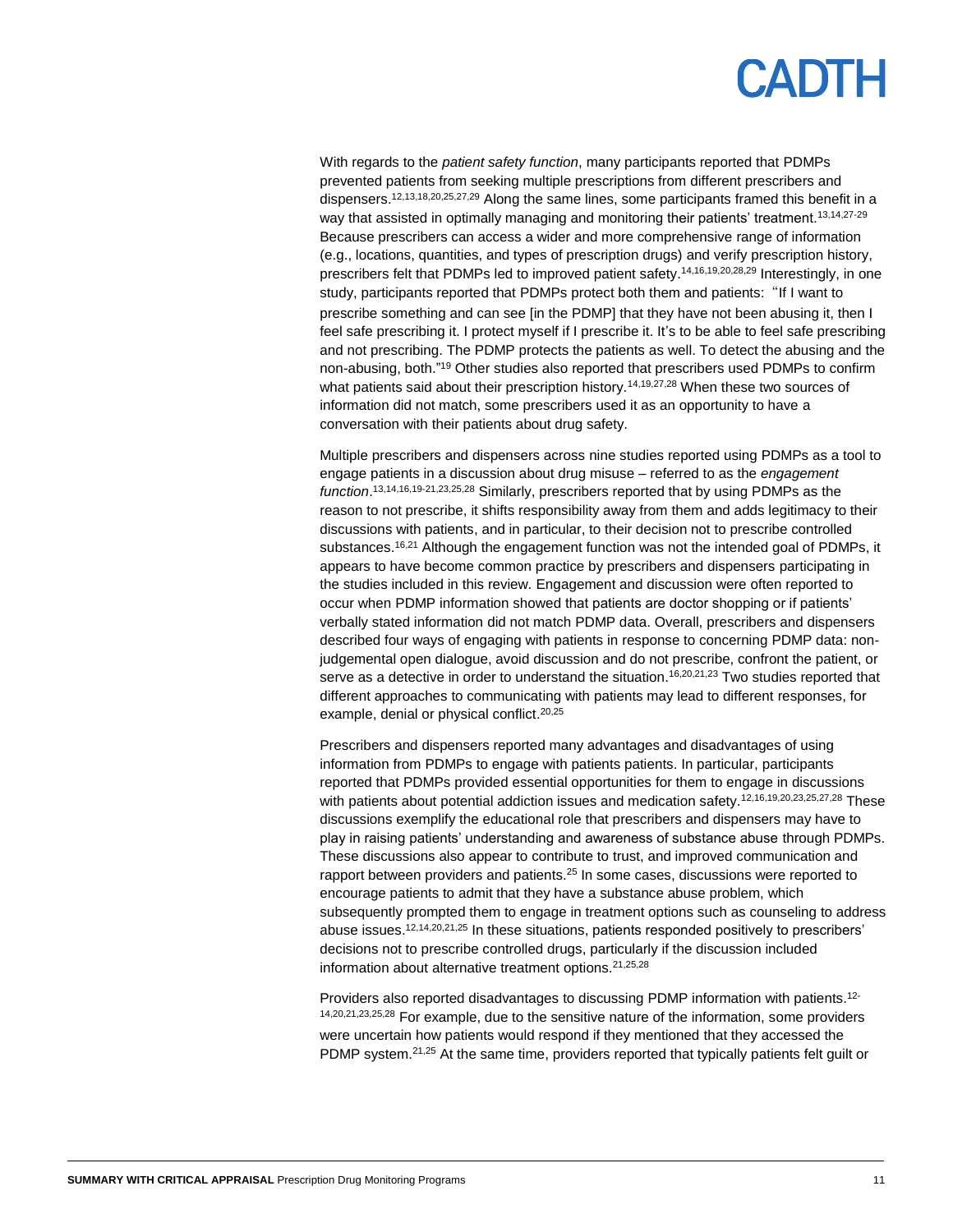embarrassment,<sup>20,21,28</sup> or denied the validity of PDMP information.<sup>20,21,23,28</sup> Some providers used these situations to address patients' concerns and orient them towards treatmentseeking behaviour. In rare circumstances, a discussion with patients led to conflict or physical altercations that placed providers' safety at-risk. 14,20,21,23,25 In one study, the potential for compromised personal safety of dispensers was raised as a major barrier to initiating conversations with patients about PDMP information: "I've heard of people getting their tires slashed, or actually getting hurt. I've heard of some walking to the parking lot and something happened because of something that happened in the store."<sup>14</sup> Ultimately, while rare, it is possible that discussions with patients will lead to confrontations that may also harm the patient-provider relationship, and which may also lead to patients not returning to a practice. Consequences of losing patients in this way were cited as "bad for business", which was also noted as another barrier to using PDMPs because it may discourage providers' use of PDMPs to maintain their relationships with patients. 12,14,20,28

While common, engagement was not a ubiquitous practice among providers in included studies. A few dispensers reported finding it difficult to engage patients in a conversation because of the lack of time, dedicated space, or practicality in a busy pharmacy environment.<sup>14</sup> For these dispensers, these barriers were bolstered by the perception that engaging patients in such conversations about drug misuse may prompt conflicts with prescribers, <sup>14</sup> which can cause a breakdown in professional relationships that ultimately affects patients.<sup>13,22</sup> This finding contrasts with a previous observation that PDMP use prompts regular communication between prescribers and dispensers, and so it must be noted that experiences are not uniform, but varied. In the cases where prescribers did not use PDMPs for one reason or another, the onus for monitoring and management falls on the dispenser, which has been noted to have an adverse effect on busy pharmacy workflows.<sup>28</sup> In these circumstances, it was common for dispensers to suggest enhancing the working relationships with prescribers.<sup>13,14,27</sup>

#### **Administrative and Design Features**

Providers identified multiple barriers to PDMP use that stemmed from access-related issues and emerged when treating their patients.<sup>12-14,16-20,22-26,28,29</sup> Two broad approaches to using PDMPs were identified. For some providers, accessing PDMP was prompted by a red flag in a patient's history.<sup>19,20,22-25,28,29</sup> Red flags included asking for early refills, reporting that prescribed medications were lost or stolen, or asking for a particular medication by its name.<sup>28</sup> Radomski (2018) refers to this as the *subjective approach* to using PDMPs, which often relied on prescribers' preconceptions of patients' circumstances.<sup>29</sup> On the other hand, providers may routlinely use PDMP in their practice  $$ as an integrated aspect of their workflow.<sup>20,22,23,25,28,29</sup> This type of use is what Radomski (2018) refers to as the *systematic approach* primarily because it is mandated by institutional policies.<sup>29</sup> In other instances prescribers may follow a middle ground between subjective and systematic approaches; PDMPs will be accessed for patients with substance abuse problems who are on a fixed schedule to attend consultations or for new patients who request controlled substances.<sup>20,22,23,25,28,29</sup> Perhaps understandably, there is diversity in the reasons why prescribers may choose subjective versus systematic, or blended, approaches:

Any existing patient, it really will sort of depend on the situation. If I see them frequently wanting medications, maybe after the first or second time, I'll be checking them. It really depends on what they're asking for. It really depends on the feel that I'm getting from the patient. I don't have a really good—I don't have a thing I do for every patient.<sup>23</sup>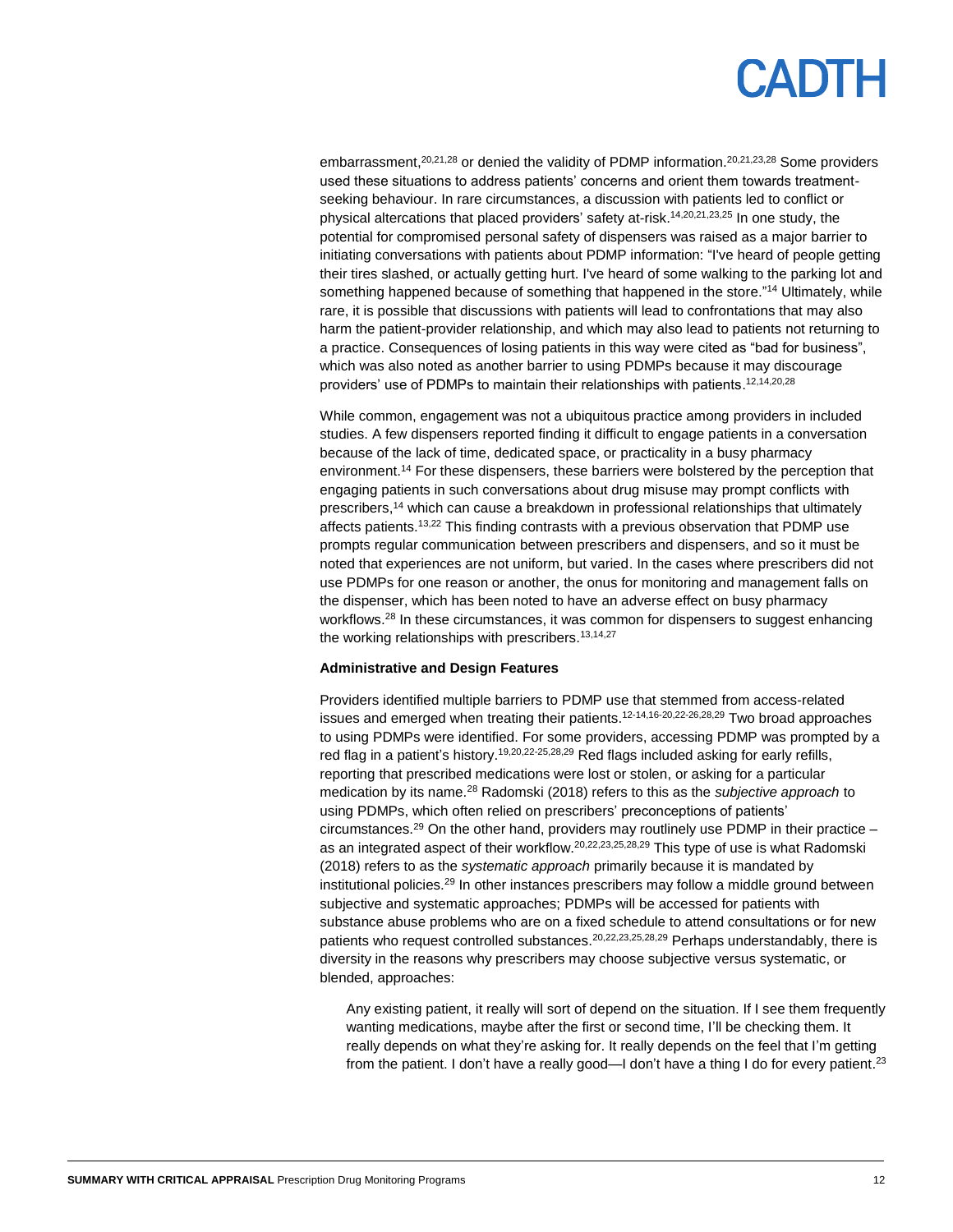### PANTE

This quote shows that some prescribers resort to their personal preconceptions and professional judgement regarding which of their patients are genuine, and which patients may be doctor shopping. The use of heuristics to make prescription decisions is problematic because PDMP use often causes surprise and shift in preconceptions. Therefore, personal heuristics can serve as a barrier to using PDMPs as provider confidence in the veracity of patient sincerity may preclude the perceived need to use PDMPs, regardless of whether or not these preconceptions are accurate.<sup>12,16,25,27,29</sup>

#### *Barriers to Using Prescription Drug Monitoring Programs*

A commonly reported barrier of using PDMPs is that some systems are perceived as difficult to access and time-consuming to use.<sup>12,14,16-20,22,24,25,28,29</sup> This barrier often emerged as a consequence of specific administrative or design features. For example, multiple prescribers and dispensers reported that a different program and login procedure than other systems they use regularly made it difficult to use in a time-constrained environment.<sup>24-26,28,29</sup> For these providers, logging into the system,  $24,25,28,29$  losing passwords,<sup>24-26</sup> finding the website,<sup>24</sup> entering patient data,<sup>28</sup> and logging in for trainees,<sup>26</sup> were aspects of PDMP use that they believed should be modified. Similarly, another barrier was obtaining approval to access PDMP systems, which was perceived as a demanding process because it required multiple, in-person authentication steps by their Information Technology departments.<sup>24,25,29</sup> This experience, combined with poor infrastructure, support, and design of the system were reported as strong disincentives to initiate use  $19,24,28$ : "Yes I have worked with one - they're horrible. Basically, if you design a system so that no doctor will access it, think of a PDMP. There's so many checks, it's not clear, and it's painful to get into...[State] PDMP is awful. You're lucky if you even find the right button to find the information."<sup>19</sup>

Other identified reasons for lack of routine use in prescribers include: older age, low computer literacy, and a belief that drug monitoring is the responsibility of dispensers.<sup>28</sup> These served as strong barriers for initiating and sustaining use of PDMPs.

Issues related to challenges in access were further influenced by busy work environments that characterized providers' medical practice. Prescribers generally reported that a lack of time during medical appointments with patients made it difficult to access PDMPs and obtain the correct information about prescription history. 12,13,19,20,25 As a result, these prescribers reported often resorting to using their heuristics developed from previous interactions with patients to prescribe controlled substances. In some cases prescribers described realying on dispensers to access PDMPTs, and identify and act on any converns. In these cases, dispensers reported that prescribers who relegate responsibility to them add strain to their practice, which affects pharmacy workflow and as previously mentioned, may cause a breakdown in professional relationships that ultimately affects patient care.<sup>28</sup> For dispensers, accessing PDMPs, especially as a routine practice, reduced the time available to continue patient workflow and address other important tasks.12,14,20,25,29 As such, there were delays in attending to other patients' requests, and in some cases, updating PDMP systems was ignored in order to address other priorities.

Not updating the PDMP system was echoed throughout reviewed studies and stemmed from providers' challenges interacting with multiple administrative and design features. Specifically, providers found that delays in the PDMP system was a strong barrier to use,<sup>13,19,20,23-25,29</sup> that may even contradict the perceived goals and benefits that the system offers. Prescribers in four studies specifically mentioned that delays stemmed from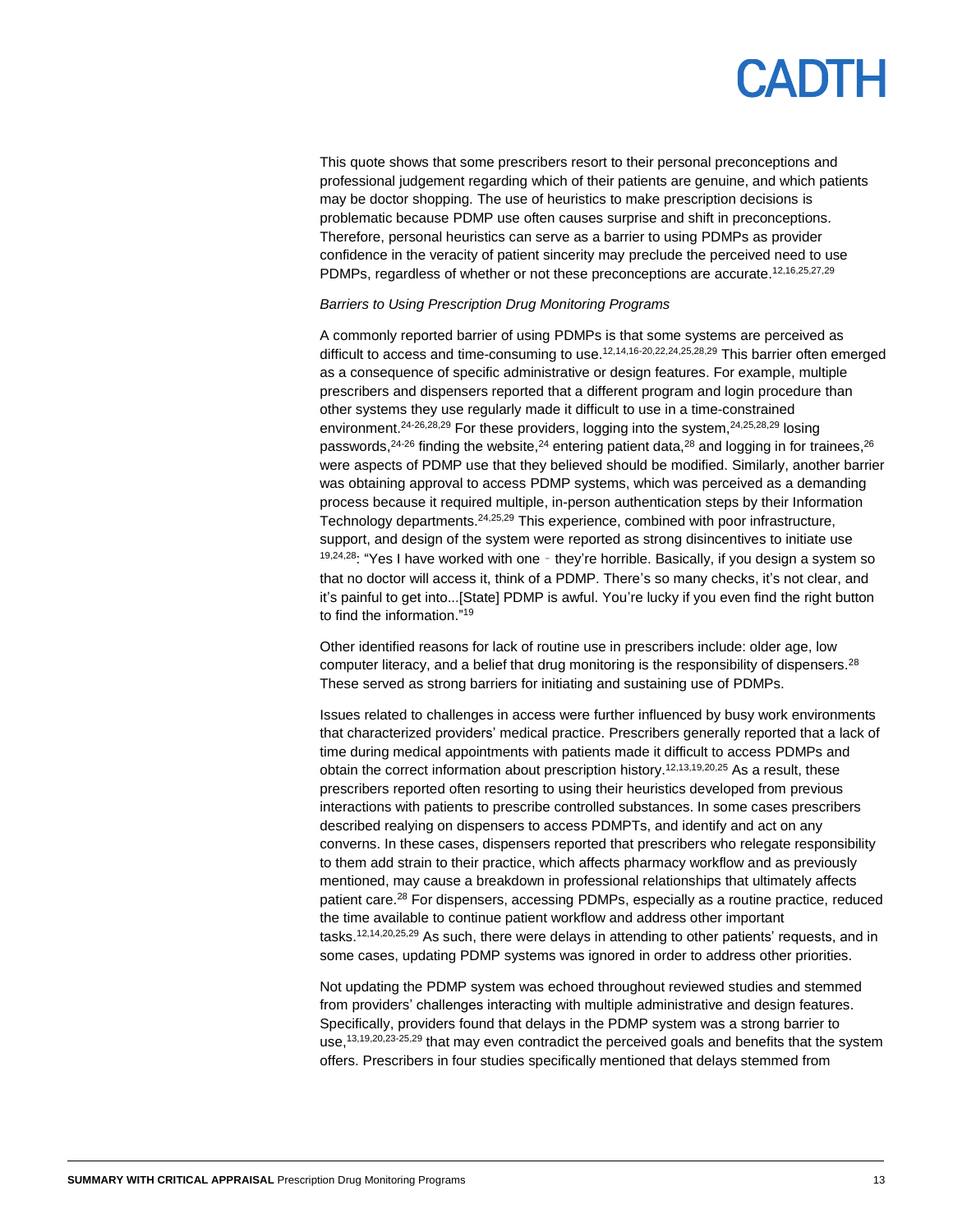

pharmacies, for example dispensers not updating the system shortly after a patient fills their prescription.<sup>20,24,25,29</sup> These delays prevented prescribers from adequately judging whether or not a particular patient was doctor shopping.<sup>13</sup> Providers also reported that information in PDMP systems was sometimes incomplete or incorrect.<sup>12,14,19,20,22,26,28,29</sup> Information was reported to occassionaly be found to be placed under the wrong prescribers' account, or under the attending physician rather than residents.<sup>22,26</sup> A similar situation arose when prescribers and dispensers did not have access to relevant information from all clinics and pharmacies in the area.13,19,20,23,25,26,28 Further, prescribers also mentioned that PDMP access for other members of their healthcare team was not permissible, which limited the extent to which an integrated healthcare system can be achieved, and also added unnecessary time constraints on providers.

#### *Strategies to Improve Prescription Drug Monitoring Programs*

Having expressed issues with and preferences for PDMP systems, providers also mentioned a variety of strategies to improve access. Providers asserted that their use of PDMPs would be low if it required additional steps in the care process.<sup>17-19,22,24,25,28,29</sup> As such, making access easier and integrated into clinical workflows was seen to increase usage.<sup>13,17,20,25,26</sup> A common suggestion was to integrate PDMPs in existing electronic heath record systems that would make formatting and data entry easier.<sup>13,16,19,23,24,26,28,29</sup> If integration was not possible, providers in one study reported preferring a user-friendly login and information presented in a format that would allow easy transfer of information between electronic health records and PDMPs.<sup>19</sup> Importantly, some providers believed that PDMPs were redundant because existing electronic health record systems were comprehensive. <sup>19</sup> Alongside integration between these systems, prescribers and dispensers expressed a need to incorporate a real-time mechanism for updating information, 13,19,20,23,29 that would address delays in updating PDMPs. Similarly, prescribers and especially dispensers expressed the need to link PDMPs across practice locations in all jurisdictions. A national PDMP system was proposed as a way to help providers determine whether or not their patients were traveling across jurisdictional boundaries to obtain prescriptions.13,19,20,23,25,26,28 Finally, some providers suggested allowing access to PDMPs to other members of the healthcare team so they could offload some of their workload to other providers, for example, physician assistants, 19,25,29 and initial and ongoing training on how to use PDMPs.<sup>12,16,19,20</sup> The training portion was perceived as imperative and was suggested to consist of guidance on interpreting findings, strategies to integrate PDMPs into workflow, and how to approach patients with PDMP information (i.e., the engagement function).<sup>12,16,19,20</sup>

One of the most commonly expressed strategies to improve PDMPs related to the types and organization of information presented in PDMP systems. 13-17,19,24,26,28 In general, prescribers and dispensers reported a preference for a comprehensive range of the types of information available in PDMPs.<sup>13</sup> This preference stemmed from the experience that PDMPs often lacked complete or contained unreliable information. This preference also related to the belief that a national system of PDMPs should be implemented that connects all healthcare institutions and dispenseries.

Some providers mentioned that PDMPs have too much information and colours, making it difficult to find the most relevant information. <sup>16</sup> These providers desired for the most critical information to be more visible in the PDMP display,  $16,24$  and also related to a reported preference for better organization of prescription history data.<sup>24,28</sup> Some prescribers and dispensers expressed the need for a rapid overview or summary of relevant information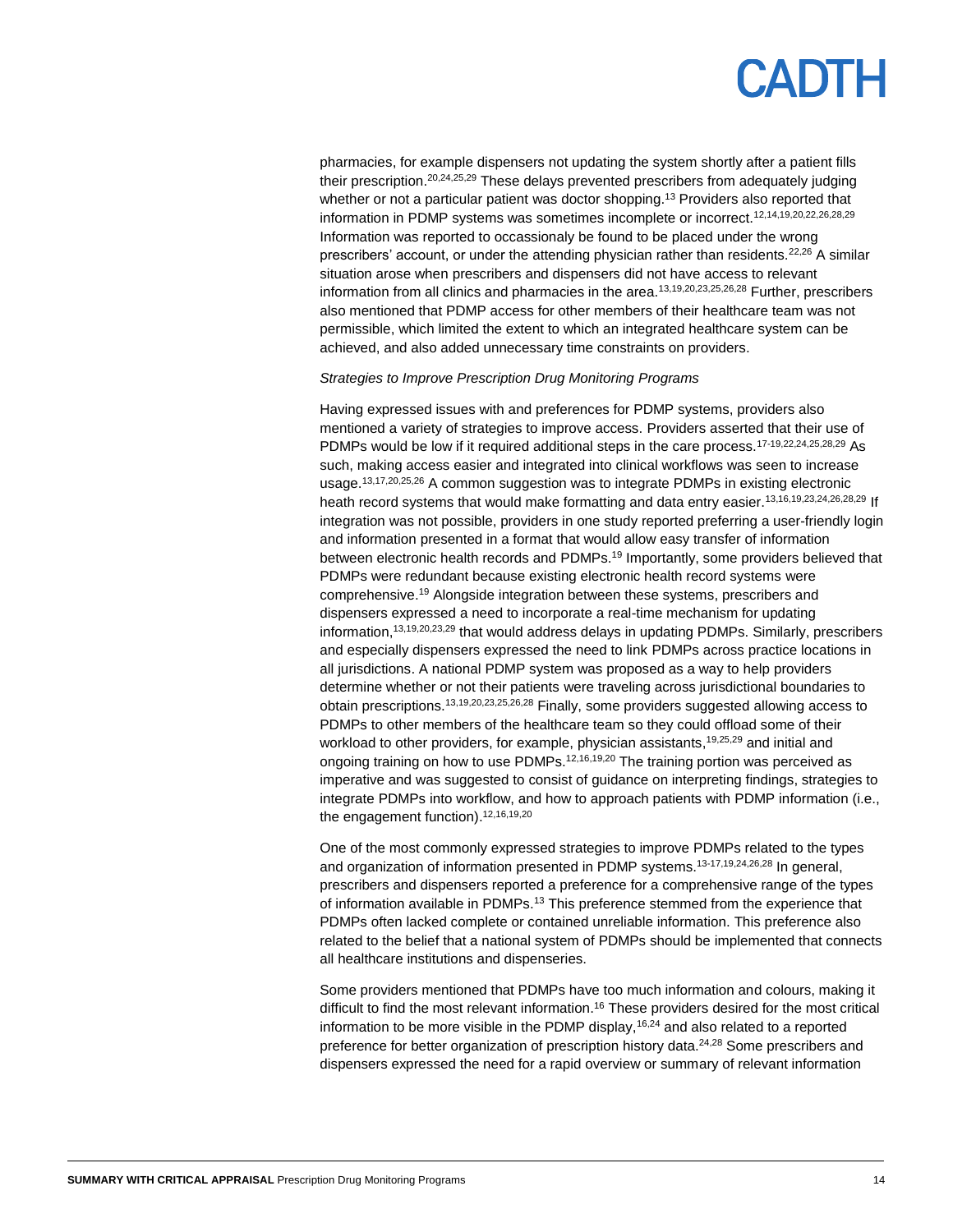## **PADTH**

that they need to make the decision whether or not to prescribe or dispense to a patient with suspected substance abuse.<sup>16,17,19,24</sup> Providers mentioned a variety of information that they desired in such a rapid overview including drug names; <sup>19</sup> quantities and locations of prescriptions;<sup>16,19</sup> number of providers from whom prescriptions were obtained;<sup>16,19</sup> data on care utilization, for example, number of visits to primary, specialty, and emergency care;<sup>16,19</sup> information about clinical practice guidelines on treating opioid use disorder;<sup>19</sup> a list of recommended next steps when a red flag was reported for a particular patient;<sup>16,19</sup> and information for all controlled substances in a visual format. <sup>16</sup> Some prescribers mentioned that more information could aid them in making decisions regarding whether or not to prescribe more efficiently, this was however not the case for all prescribers, especially those who experienced issues with PDMP access.<sup>16</sup> Providers suggested that more information may be particulary useful if it captures the diverse needs, circumstances, and contexts of patient populations.<sup>19</sup> To some, an idiographic characteristic of PDMPs was crucial to its usefulness as it would allow prescribers to delineate whether patient requests for controlled substances were genuine or not.

Providers also recommended several features to include in PDMP systems to augment the information within. In general, providers preferred a user-friendly system that clearly displayed most pertinent details for making prescription decisions. 16,24,28 Other features providers mentioned as ideal for a PDMP include: automatic enrollment for all licensed prescribers<sup>24</sup>; a streamlined login and access process;<sup>24,28</sup> inclusion of a map of dispensers in the area;<sup>16</sup> medical inventory available through the touch of a button;<sup>19</sup> a scoring system that signals prescribers of patients who are at a high-risk for opioid misuse; and a metric for comparing opioid medications to understand their equivalence and to apply to patients' treatment plans.<sup>16,19</sup> For providers who reported routine use of PDMPs, there were additional preferences such as a pre-designed note template within existing electronic health record systems;<sup>29</sup> automatic alerts in the event of potential substance misuse;<sup>19,28</sup> and automatic initiation of a PDMP search when controlled substances are being prescribed.<sup>24,28</sup> If a pre-designed note template was not feasible, then some providers desired automatic transfer of patient demographic information between electronic health record and PDMP systems, or at the minimum administrative provisions that ease the process of inputting patient information into PDMPs. 24,28

Many of these reportedly ideal features related to a strong desire for a user-friendly interface of PDMPs. User-friendliness appeared to be a combination of intuitiveness, interactiveness, and appeal. Intuitive PDMP design was viewed as advantageous to make prescription decisions in a fast-paced environment.<sup>24,28,29</sup> An example provided by one participant was to include colour-coded bar graphs that differentiate each prescription given to a patient by provider and type of drug.<sup>16</sup> Interactiveness of the PDMP system included flexibility in sorting information by columns, relevance, time, and demographic characteristics. 16,24

#### **Limitations**

The body of evidence presented in this review has a number of limitations arising from the quality and scope of included studies. Perhaps most importantly, the literature search and screening process did not retrieve any studies that described the perspectives and experiences of patients with PDMPs. As such, this review focused on describing the perspectives of providers (prescribers and dispensers) who use PDMPs. While the perspectives of providers provides some insight into how patients may experience or react to PDMPs, it is the case that patients do not access PDMP systems themselves, but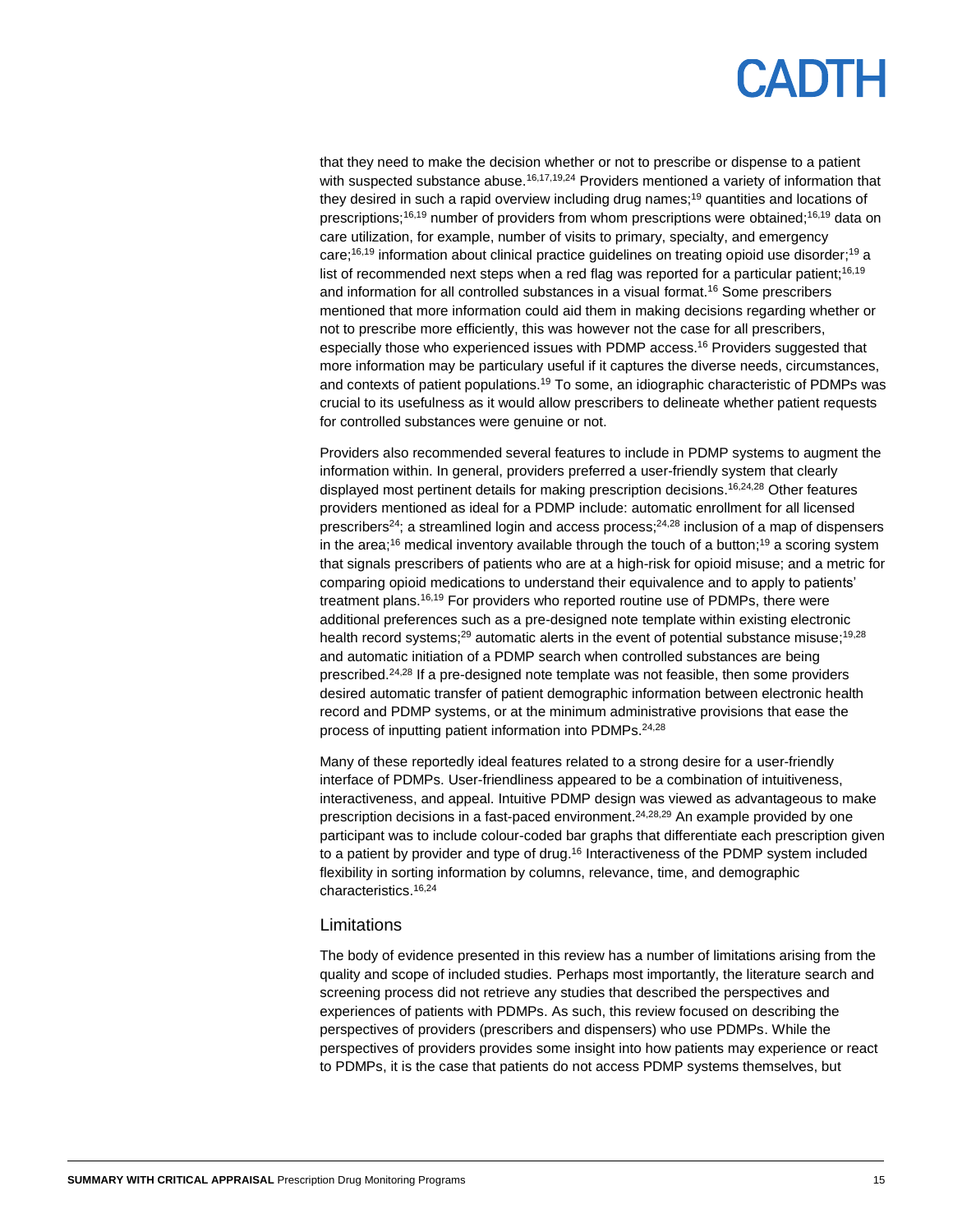instead interact with PDMPs indirectly through providers. This connection between patients' experiences and providers' usage of PDMPs is related to the engagement function that many providers cited as an important benefit of PDMPs. However, this review is unable to contrast how patients interact and experience providers' PDMP use with provider perspectives described in this review. This contrast would be advantageous because it may reveal additional tensions or conflicts that may inform how and in what contexts PDMPs enhance patient safety. This contrast would also be helpful to inform the development of training programs and guidance that providers receive with regards to PDMP use. Future research should explore how patients experience and interact with providers who use PDMPs, and their perspectives of using these systems to make prescription decisions.

Another limitation of this review is that all included studies were conducted in the United States. Although a somewhat comparable system to Canada, there are important distinctions that may emphasize or de-emphasize certain barriers and enablers to PDMP use. With regards to similarities, both nations have a similar division of jurisdictional responsibility over healthcare between national and subnational governments (i.e., states and provinces). The responsibility for deciding whether or not and how to monitor controlled substances falls upon subnational governments in both systems. As such, issues concerning building a national system that monitors potential doctor shopping across jurisdictional boundaries identified in this review may be highly relevant to the Canadian context. On the other hand, a limitation may concern the highly privatized characteristic of the United States' system, which increases competition between primary and secondary care practices. This level of competition does not exist in the Canadian context and renders more choice on patients with regards to which providers they choose to visit for prescriptions. It may be conjectured that this characteristic may contribute to a higher prevalence of doctor shopping behaviour compared to systems where there are a greater number of restrictions in care provision. This characteristic can also contribute to fear in healthcare providers around the potential adverse consequences of not prescribing, which includes the loss of patients that would reduce their annual income, and accordingly their ability to provide care for other patients. Moreover, differences in accessibility and availability of drugs between the United States and Canada adds another layer of complexity. Access-related issues may be problematic in some jurisdictions and not others depending on policies and institutional mandates. These differences affect the extent to which the barriers and enablers mentioned in this review are experienced by providers.

### **Conclusions and Implications for Decision or Policy Making**

While PDMPs have been in place for several decades, there is a need to enhance these programs to ensure they include administrative and design features to help facilitate their potential to reduce the number of deaths related to drug abuse, misuse, and overdose. To address this challenge, this rapid qualitative review summarizes the results of 18 studies that discussed the perspectives and preferences of prescribers and dispensers in using PDMPs. Our analysis determined two broad categories of data useful for understanding how providers use PDMP systems in their clinical practices and envision a system for enhanced adoption and sustained use.

Firstly, providers described many *Perceived Goals and Benefits* that can be categorized under three broad but interrelated functions. The first is an information function, through which some providers described instances of being surprised with the information from the program, as it conflicted with their preconception of which patients they perceived to be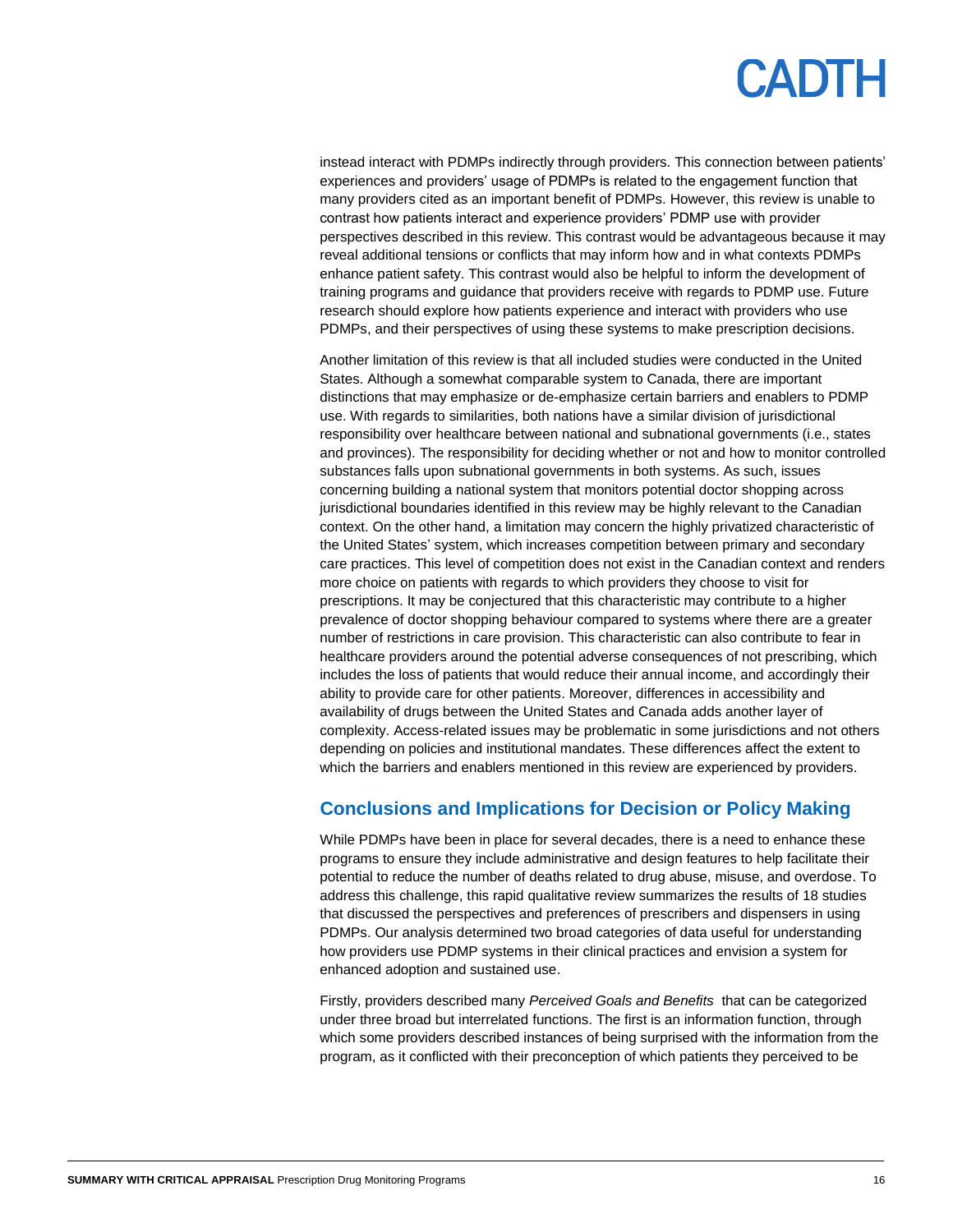doctor shopping and who genuinely needed controlled drugs to maintain a healthy lifestyle. The second is a patient safety function, through which providers described that they perceived the programs to prevent patients from seeking multiple prescriptions from different providers. At the same time, due to the sensitive nature of the information, some providers expressed uncertainty as to how patients might respond to learning their providers accessed program information. In some circumstances, providers described concerns for their own safety due to potential conflict and physical altercations, which was raised as a major barrier to program use. The third function is an engagement function, through which providers described that programs facilitated ongoing dialogue between them and their patients about drug safety. Here, providers described that programs can be seen to shift responsibility away from them in terms of prescribing decisions, thereby adding legitimacy in particular for decisions to not prescribe controlled substances. The engagement function exemplifies the educational role that prescribers and dispensers play in discussions about substance abuse and awareness. While perhaps not an intended goal of prescription drug monitoring programs, engagement and discussion resulting from program use appears to have become common practice by the majority of providers included in this review. Health systems may find it helpful to formalize and promote the engagement function allowed through PDMPs. For example, training on PDMPs may include education that the programs have the potential to raise patients' awareness and open discussion about drug safety and abuse, which has been seen to ultimately motivate treatment-seeking behaviour for their medical conditions. Relatedly, supports and infrastructure should be provided to facilitate challenging discussions with patients about PDMP information in an environment that is conducive to an open-dialogue, while respecting the integrity and safety of healthcare providers.

The second category of information, *Administrative and Design Features*, described approaches, barriers, enablers, and preferences with regards to PDMPs from the perspective of prescribers and dispensers. Two broad approaches to PDMP use were discussed: subjective and systematic. The approach—whether subjective, systematic, or somewhere in between—to PDMP use determined what barriers were experienced and which enablers were most relevant to providers. In general, barriers to using PDMPs were discussed in terms of managing PDMP use in busy clinical environments. Reported barriers include challenges accessing systems, using systems to their full advantage, and also updating systems appropriate as patients fill their prescriptions. At the same time as experienced barriers were described, providers also expressed a variety of strategies to address them. Specific design features to enhance access and to better integrate programs into clinical workflows were suggested as means to increase adoption and sustain use of programs over time. These included integrating programs into existing electronic health record systems, which may include real time updating of prescription information and also moving towards a national linked system. In addition, a strong need for a user-friendly display of information was expressed, which includes ensuring the most relevant information is available in an accessible and intuitive manner to ensure efficient prescribing decisions can be made. Providers also described a desire for a streamlined login process, automatic enrollment, and a map of all dispensers in the area.

More detail and information available within PDMPs was generally viewed by healthcare providers as advantageous because it was seen to likely make decisions regarding the prescription of controlled substances easier; but, at the same, more information was seen as not advantageous if new information was organized in a non-user-friendly manner. Providers preferred easy reference to the most pertinent information, and as such, user-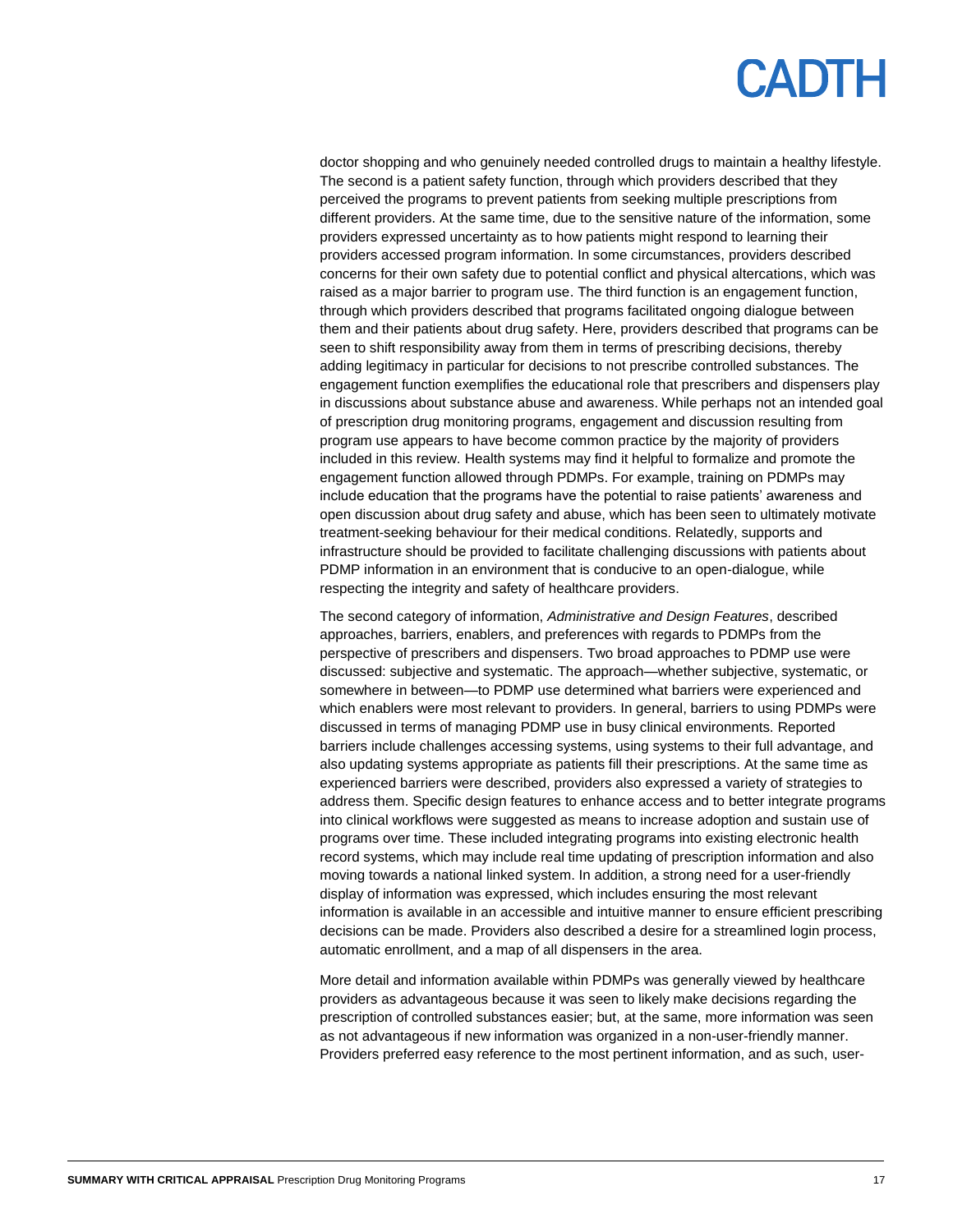friendliness, interactiveness, intuitiveness, and appeal underscored their suggestions for improvement. Enhancing existing PDMP systems should be carried out in a user-friendly manner that makes the prescribing process easier and more efficient.

Lack of time was a cited strong barrier to using PDMPs as a routine practice. Many providers identified access-related barriers and their suggested strategies to improve PDMP systems stemmed from a desire to reduce the time it takes to access and use PDMPs in clinical workflows. From this review, it appears that if accessing PDMPs requires time beyond what providers can tolerate logistically, then access-related issues will become prominent concerns and may lead to misuse or nonuse of PDMPs. A lack of time was especially important for those providers who did not have administrative support or training on how to use PDMPs. Therefore, any enhancements to PDMPs should accompany considerations of how the system can be easily integrated into existing clinical workflows reducing the time providers need to access and interact with PDMPs. Ongoing guidance and training on how to integrate PDMP into workflows is likewise seen as an enabler.

This review identified instances of PDMP misuse or nonuse, which were exacerbated if access-related barriers to PDMP use were present. For example, prioritizing competing demands in a busy clinical environment may cause some providers to forego conducting PDMP searches, ignore the need for PDMPs, or delay transferring patient information to the system. Suboptimal use has important implications for patients' health and well-being, as it may mean that instead providers are resorting to their fallible preconceptions of which patients genuinely need controlled substances and which do not. In instances where these preconceptions are inaccurate, providers' decisions to prescribe may encourage doctor shopping behaviour on the one hand, or refrain from providing precriptions to patients who genuinely need them on the other hand, putting them at risk for adverse outcomes or seeking illicit drugs. This barrier may be addressed through policy and institutional mandates to use PDMPs, as in systematic and not subjective approaches. This decision may have other consequences if not implemented systematically, for example by ensuring appropriate administrative support. This review identified instances of prescribers, at times, relegating responsibility for PDMP use to dispensers, residents, or other healthcare professionals and students but who may likewise have busy clinical workflows or lack experience in using PDMPs. In addition to appropriate administrative support, ongoing guidance and training on the value, and optimal ways in which PDMPs can be effectively integrated into existing clinical workflows, is required.

The findings presented in this review would have benefited from the additional perspectives of patients. As such, future research should explore the perspectives and experiences of patients interacting with providers who use PDMPs to make prescription decisions. As mentioned earlier, this information may provide insight into the conflicts and tensions that may exist with regards to the engagement function of PDMPs. This information may also contribute to improvements in training and guidance available to providers, which may ultimately contribute to more patient-centred care. This information may further reveal important considerations for administrative and design features of PDMPs that may address important barriers and bolster enablers to their use.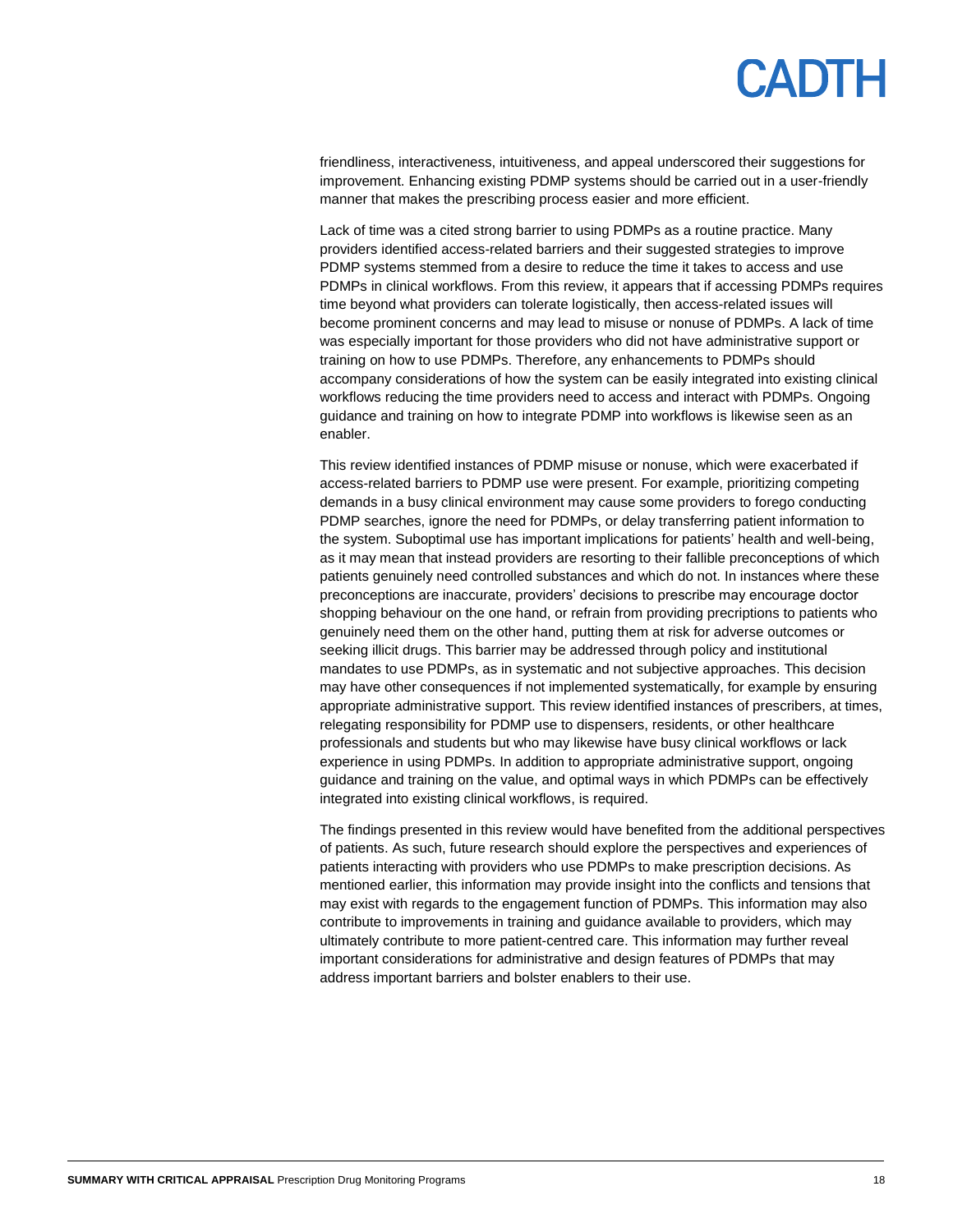# **ADIH**

### **References**

- 1. Prescription Opioids. Ottawa (ON): Canadian Centre on Substance Use and Addiction; 2017[: http://www.ccsa.ca/Resource%20Library/CCSA-](http://www.ccsa.ca/Resource%20Library/CCSA-Canadian-Drug-Summary-Prescription-Opioids-2017-en.pdf)[Canadian-Drug-Summary-Prescription-Opioids-2017-en.pdf](http://www.ccsa.ca/Resource%20Library/CCSA-Canadian-Drug-Summary-Prescription-Opioids-2017-en.pdf) Accessed 2019 Apr 28.
- 2. Opioid-related harms in Canada. Ottawa (ON): Canadian Institute for Health Information (CIHI); 2017[: https://secure.cihi.ca/free\\_products/opioid](https://secure.cihi.ca/free_products/opioid-harms-chart-book-en.pdf)[harms-chart-book-en.pdf.](https://secure.cihi.ca/free_products/opioid-harms-chart-book-en.pdf) Accessed 2019 Apr 28.
- 3. Belzak L, Halverson J. Evidence synthesis: The opioid crisis in Canada: A national perspective. Ottawa (ON): Public Health Agency of Canada; 2018: https://www.canada.ca/en/public-health/services/reports-publications/health-promotion-chronic-disease-prevention-canada-re<br>practice/vol-38-no-6-2018/evidence-synthesis-opioid-crisis-canada-pational-perspective html Accesse [practice/vol-38-no-6-2018/evidence-synthesis-opioid-crisis-canada-national-perspective.html](https://www.canada.ca/en/public-health/services/reports-publications/health-promotion-chronic-disease-prevention-canada-research-policy-practice/vol-38-no-6-2018/evidence-synthesis-opioid-crisis-canada-national-perspective.html)
- 4. Furlan A, MacDougall P, Pellerin D, et al. Overview of four prescription drug monitoring/review programs in Canada. *Pain Res Manag.*  2014;19(2):102-106.
- 5. Reifler LM, Droz D, Bailey JE, et al. Do prescription monitoring programs impact state trends in opioid abuse/misuse? *Pain Medicine.* 2012;13(3):434- 442.
- 6. Green TC, Mann MR, Bowman SE, et al. How does use of a prescription monitoring program change medical practice? *Pain Medicine.*  2012;13(10):1314-1323.
- 7. Majid U, Vanstone M. Appraising qualitative research for evidence syntheses: a compendium of quality appraisal tools. *Qualitative Health Research.*  2018;28(13).
- 8. Carroll C, Booth A, Cooper K. A worked example of "best fit" framework synthesis: a systematic review of views concerning the taking of some potential chemopreventive agents. *BMC Medical Research Methodology.* 2011;11(29).
- 9. Sandelowski M, Barroso J. Toward a metasynthesis of qualitative findings on motherhood in HIV-positive women. *Research in Nursing and Health.*  2003;26(2):153-170.
- 10. Charmaz K. *Constructing grounded theory.* Thousand Oaks (CA): Sage Publishing; 2014.
- 11. Liberati A, Altman DG, Tetzlaff J, et al. The PRISMA statement for reporting systematic reviews and meta-analyses of studies that evaluate health care interventions: explanation and elaboration. *J Clin Epidemiol.* 2009;62(10):e1-e34.
- 12. Allen B, Harocopos A, Chernick R. Substance Use Stigma, Primary Care, and the New York State Prescription Drug Monitoring Program. *Behavioral Medicine.* 2019:1-11.
- 13. Carnes NA, Wright ER, Norwood CW. A qualitative analysis of prescribers' and dispensers' views on improving prescription drug monitoring programs. *Research In Social & Administrative Pharmacy.* 2017;13(6):1167-1174.
- 14. Fleming ML, Bapat SS, Varisco TJ. Using the theory of planned behavior to investigate community pharmacists' beliefs regarding engaging patients about prescription drug misuse. *Research In Social & Administrative Pharmacy.* 2018;28:28.
- 15. Hagemeier NE, Tudiver F, Brewster S, et al. Interprofessional prescription opioid abuse communication among prescribers and pharmacists: A qualitative analysis. *Substance Abuse.* 2018;39(1):89-94.
- 16. Leichtling G, Hildebran C, Novak K, et al. Physician Responses to Enhanced Prescription Drug Monitoring Program Profiles. *Pain Medicine.*  2019;28:28.
- 17. Penm J, MacKinnon NJ, Connelly C, et al. Emergency Physicians' Perception of Barriers and Facilitators for Adopting an Opioid Prescribing Guideline in Ohio: A Qualitative Interview Study. *Journal of Emergency Medicine.* 2019;56(1):15-22.
- 18. Rickles NM, Huang AL, Gunther MB, Chan WJ. An opioid dispensing and misuse prevention algorithm for community pharmacy practice. *Research In Social & Administrative Pharmacy.* 2018;21:21.
- 19. Finley EP, Schneegans S, Tami C, et al. Implementing prescription drug monitoring and other clinical decision support for opioid risk mitigation in a military health care setting: a qualitative feasibility study. *Journal of the American Medical Informatics Association.* 2018;25(5):515-522.
- 20. Hildebran C, Cohen DJ, Irvine JM, et al. How clinicians use prescription drug monitoring programs: a qualitative inquiry. *Pain Medicine.*  2014;15(7):1179-1186.
- 21. Hildebran C, Leichtling G, Irvine JM, Cohen DJ, Hallvik SE, Deyo RA. Clinical Styles and Practice Policies: Influence on Communication with Patients Regarding Worrisome Prescription Drug Monitoring Program Data. *Pain Medicine.* 2016;17(11):2061-2066.
- 22. Kohlbeck S, Akert B, Pace C, Zosel A. A Multistep Approach to Address Clinican Knowledge, Attitudes, and Behavior Around Opioid Prescribing. *WMJ.* 2018;117(1):38-41.
- 23. Leichtling GJ, Irvine JM, Hildebran C, Cohen DJ, Hallvik SE, Deyo RA. Clinicians' Use of Prescription Drug Monitoring Programs in Clinical Practice and Decision-Making. *Pain Medicine.* 2017;18(6):1063-1069.
- 24. Poon SJ, Greenwood-Ericksen MB, Gish RE, et al. Usability of the Massachusetts Prescription Drug Monitoring Program in the Emergency Department: A Mixed-methods Study. *Academic Emergency Medicine.* 2016;23(4):406-414.
- 25. Smith RJ, Kilaru AS, Perrone J, et al. How, why, and for whom do emergency medicine providers use prescription drug monitoring programs? *Pain Medicine.* 2015;16(6):1122-1131.
- 26. Click IA, Basden JA, Bohannon JM, Anderson H, Tudiver F. Opioid Prescribing in Rural Family Practices: A Qualitative Study. *Substance Use & Misuse.* 2018;53(4):533-540.
- 27. Fendrich M, Bryan JK, Hooyer K. Prescription Drug Monitoring Programs and Pharmacist Orientation Toward Dispensing Controlled Substances. *Substance Use & Misuse.* 2018;53(8):1324-1330.
- 28. Freeman PR, Curran GM, Drummond KL, et al. Utilization of prescription drug monitoring programs for prescribing and dispensing decisions: Results from a multi-site qualitative study. *Research In Social & Administrative Pharmacy.* 2018;14:14.
- 29. Radomski TR, Bixler FR, Zickmund SL, et al. Physicians' Perspectives Regarding Prescription Drug Monitoring Program Use Within the Department of Veterans Affairs: a Multi-State Qualitative Study. *Journal of General Internal Medicine.* 2018;33(8):1253-1259.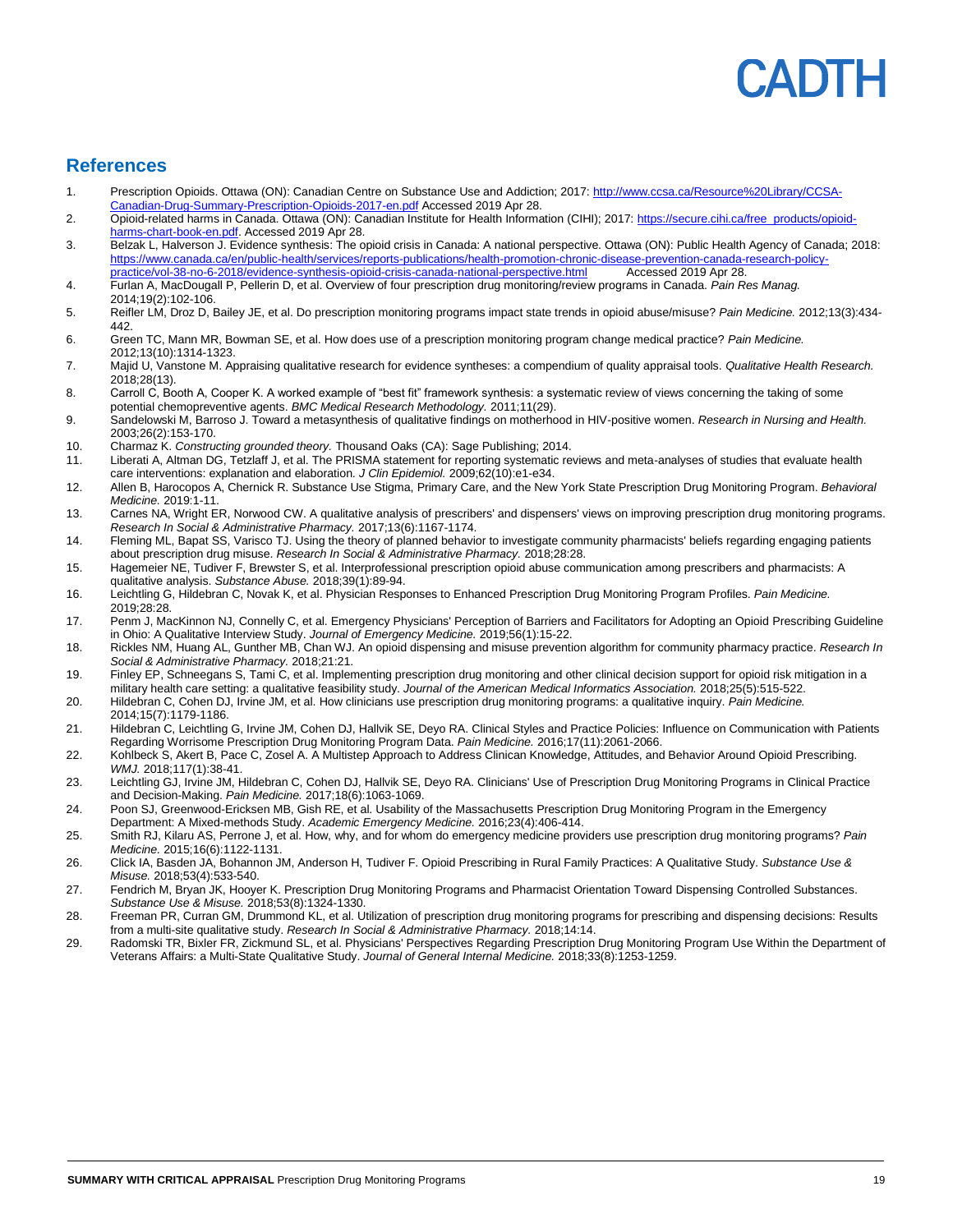### **Appendix 1: Selection of Included Studies**

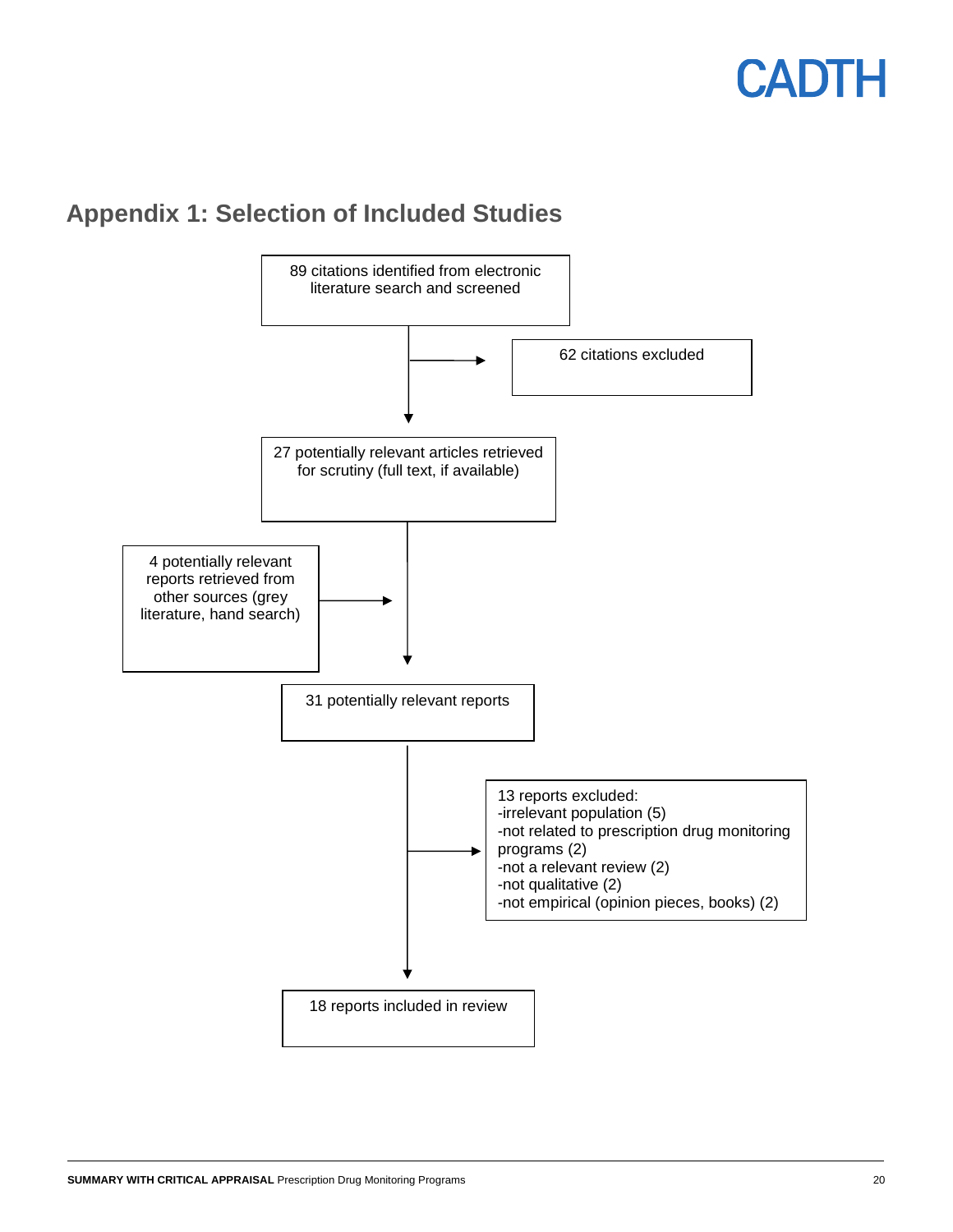

### **Appendix 2: Characteristics of Included Studies**

### **Table 2: Characteristics of Included Studies**

| <b>First Author,</b><br><b>Publication</b><br>Year,<br><b>Country</b> | <b>Study Design</b><br>or Analytic<br><b>Approach</b> | <b>Study</b><br><b>Objectives</b>                                                                                                                                                                                                          | <b>Study</b><br><b>Setting</b>                          | <b>Sample Size</b> | <b>Participants or</b><br><b>Medical</b><br><b>Professions or</b><br><b>Specialties</b> | <b>Data</b><br><b>Collection*</b> |
|-----------------------------------------------------------------------|-------------------------------------------------------|--------------------------------------------------------------------------------------------------------------------------------------------------------------------------------------------------------------------------------------------|---------------------------------------------------------|--------------------|-----------------------------------------------------------------------------------------|-----------------------------------|
| Allen, 2019,<br>United<br>States <sup>12</sup>                        | Thematic analysis<br>and adapted<br>approaches        | Explore the<br>implementation<br>of mandatory<br>prescription<br>drug<br>monitoring<br>program<br>technology in<br>primary care<br>practice and<br>the effects on<br>treatment of<br>people with<br>possible<br>substance use<br>disorders | Primary care<br>clinics                                 | 53                 | Primary care<br>physicians                                                              | Semi-<br>structured<br>interviews |
| Leichtling,<br>2019, United<br>States <sup>16</sup>                   | Thematic analysis<br>and adapted<br>approaches        | Examine how<br>physicians<br>respond to<br>sample<br>enhanced<br>prescription<br>drug<br>monitoring<br>profiles based<br>on patient<br>vignettes                                                                                           | Community<br>and<br>academic<br>primary care<br>clinics | 93                 | Primary care,<br>emergency medicine,<br>and pain medicine<br>physicians                 | Semi-<br>structured<br>interviews |
| Penm, 2019,<br>United<br>States <sup>17</sup>                         | Thematic analysis<br>and adapted<br>approaches        | Explore<br>emergency<br>physicians'<br>perceptions on<br>barriers and<br>strategies for<br>Ohio<br>emergency<br>department<br>opioid<br>prescribing<br>guidelines                                                                          | Emergency<br>departments                                | 20                 | Emergency<br>department physicians                                                      | Semi-<br>structured<br>interviews |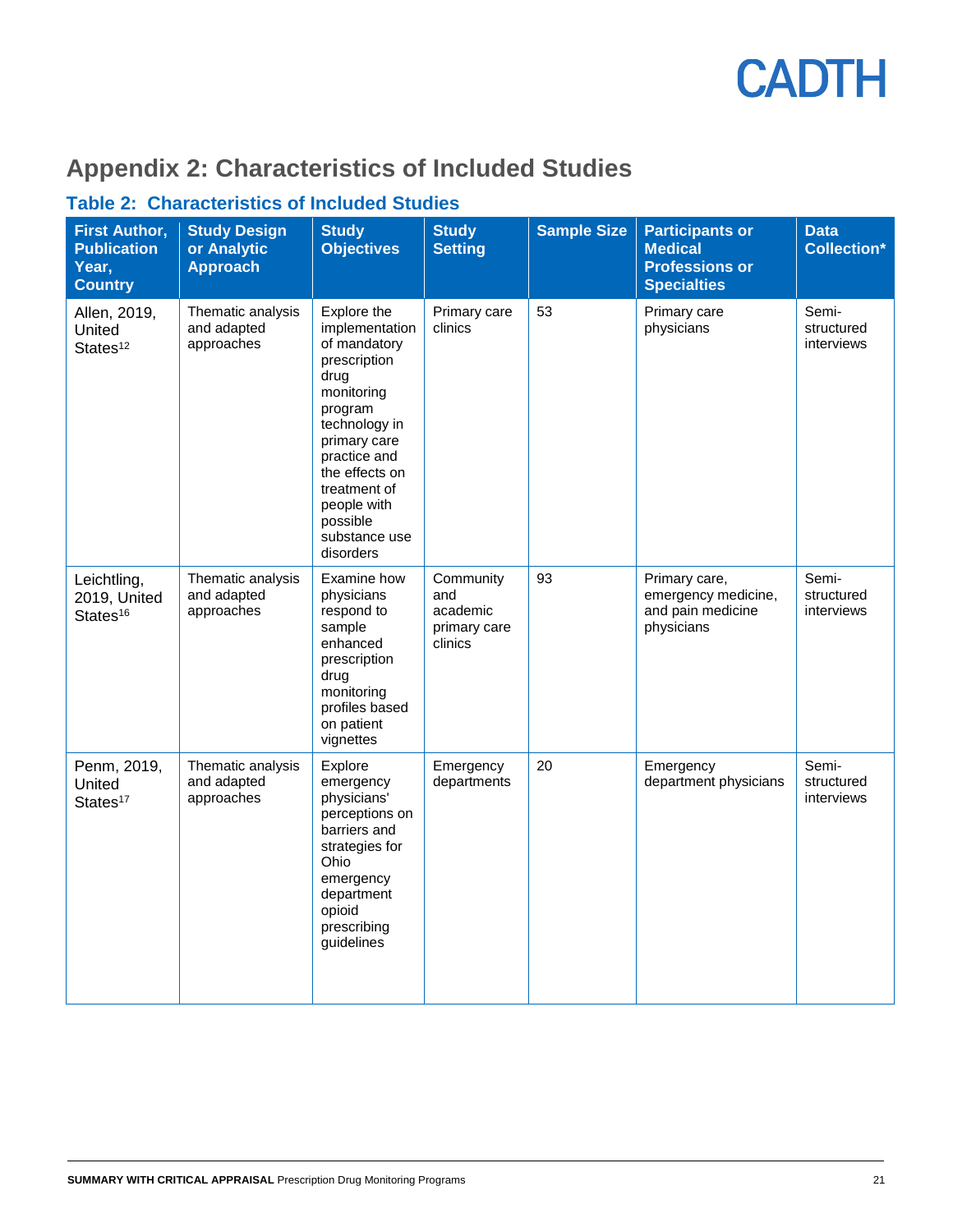| <b>First Author,</b><br><b>Publication</b><br>Year,<br><b>Country</b> | <b>Study Design</b><br>or Analytic<br><b>Approach</b> | <b>Study</b><br><b>Objectives</b>                                                                                                                                                                                                                              | <b>Study</b><br><b>Setting</b>          | <b>Sample Size</b> | <b>Participants or</b><br><b>Medical</b><br><b>Professions or</b><br><b>Specialties</b> | <b>Data</b><br><b>Collection*</b> |
|-----------------------------------------------------------------------|-------------------------------------------------------|----------------------------------------------------------------------------------------------------------------------------------------------------------------------------------------------------------------------------------------------------------------|-----------------------------------------|--------------------|-----------------------------------------------------------------------------------------|-----------------------------------|
| Click, 2018,<br>United<br>States <sup>26</sup>                        | Not specified                                         | Learn more<br>about what<br>factors lead to<br>physicians'<br>prescribing of<br>controlled<br>drugs for non-<br>cancer pain                                                                                                                                    | Primary care<br>clinics                 | 32                 | Primary care<br>physicians, clinical<br>directors, and clinical<br>pharmacists          | Five focus<br>groups              |
| Fendrich,<br>2018, United<br>States <sup>27</sup>                     | Not specified                                         | Understand<br>how<br>pharmacists<br>viewed and<br>used a newly<br>implemented<br>prescription<br>drug<br>monitoring<br>program;<br>understand<br>their<br>orientations<br>toward<br>dispensing<br>controlled<br>subtances and<br>the people who<br>obtain them | Community<br>and hospital<br>pharmacies | 11                 | Pharmacists                                                                             | Three focus<br>groups             |
| Finley, 2018,<br>United<br>States <sup>19</sup>                       | Grounded theory<br>and adapted<br>approaches          | Assess<br>baseline<br>knowledge and<br>practices in<br>opioid risk<br>mitigation and<br>providers'<br>preferences<br>and needs for<br>a military-<br>based<br>prescrption<br>drug<br>monitoring<br>program                                                     | Military<br>hospitals                   | 26                 | Emergency medicine,<br>primary care, pain<br>medicine                                   | Semi-<br>structured<br>interviews |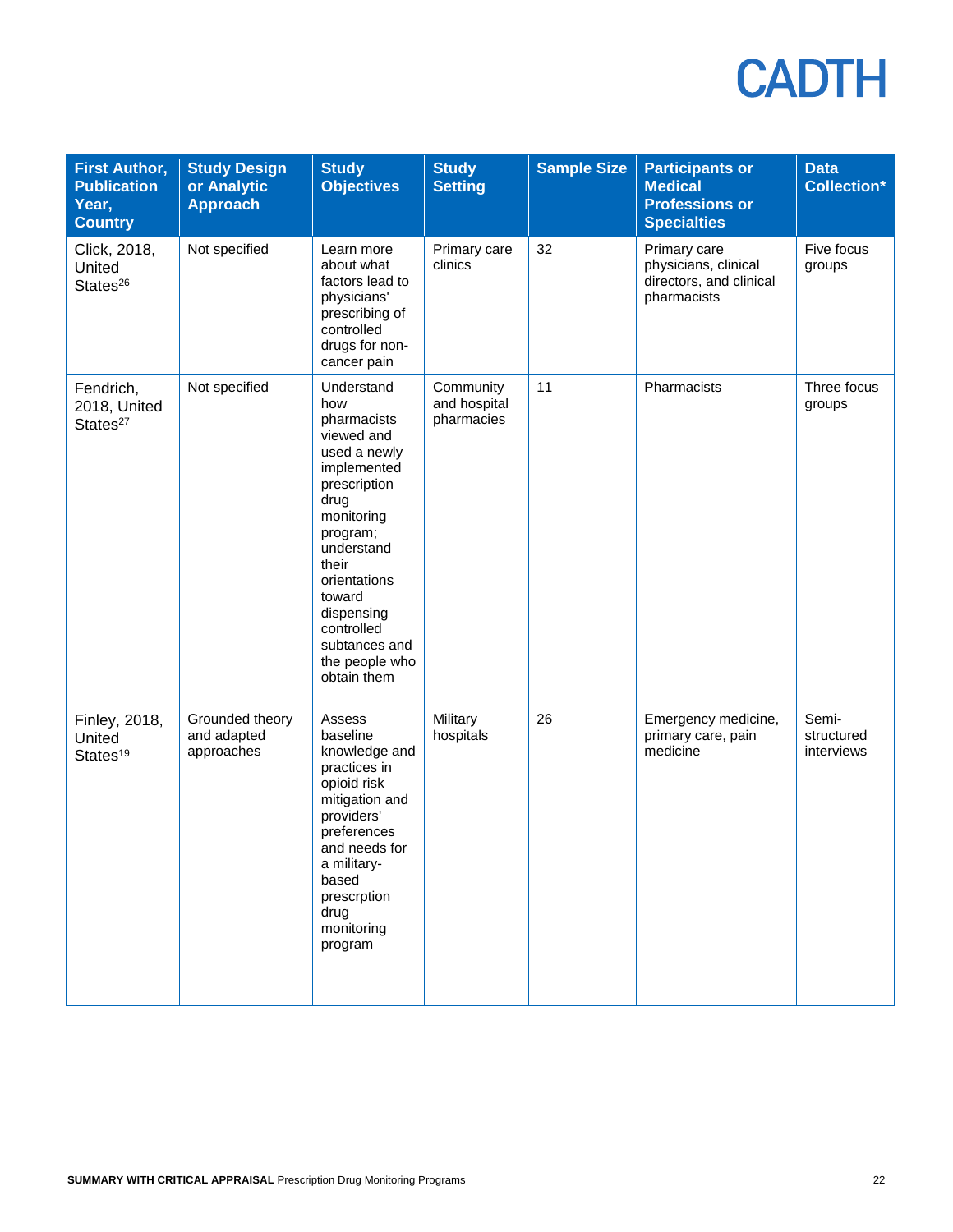| <b>First Author,</b><br><b>Publication</b><br>Year,<br><b>Country</b> | <b>Study Design</b><br>or Analytic<br><b>Approach</b> | <b>Study</b><br><b>Objectives</b>                                                                                                                                                                                                                                   | <b>Study</b><br><b>Setting</b>                         | <b>Sample Size</b> | <b>Participants or</b><br><b>Medical</b><br><b>Professions or</b><br><b>Specialties</b> | <b>Data</b><br><b>Collection*</b> |
|-----------------------------------------------------------------------|-------------------------------------------------------|---------------------------------------------------------------------------------------------------------------------------------------------------------------------------------------------------------------------------------------------------------------------|--------------------------------------------------------|--------------------|-----------------------------------------------------------------------------------------|-----------------------------------|
| Fleming,<br>2018, United<br>States <sup>14</sup>                      | Thermatic analysis<br>and adapted<br>approaches       | Elicit salient<br>beliefs of<br>community<br>pharmacists<br>regarding their<br>willingness to<br>engage<br>patients with<br>suspected<br>controlled<br>substance<br>misuse as<br>identified from<br>reviewing<br>prescription<br>drug<br>monitoring<br>program data | Community<br>pharmacies                                | 31                 | Community<br>pharmacists                                                                | Four focus<br>groups              |
| Freeman,<br>2018, United<br>States <sup>28</sup>                      | Not specified                                         | Investigate<br>how primary<br>care providers<br>and<br>pharmacists<br>utilized<br>prescription<br>drug<br>monitoring<br>programs<br>when making<br>prescribing<br>and dispensing<br>decisions                                                                       | Primary care<br>clinics and<br>community<br>pharmacies | 108                | Primary care providers<br>and community<br>pharmacists                                  | Semi-<br>structured<br>interviews |
| Hagameier,<br>2018, United<br>States <sup>15</sup>                    | Thematic analysis<br>and adapted<br>approaches        | Understand<br>prescription<br>opioid abuse-<br>related<br>communication<br>among<br>prescribers<br>and<br>pharmacists                                                                                                                                               | Primary care<br>clinics                                | 35                 | Primary care<br>physicians, nurses,<br>nurse administrators,<br>and pharmacists         | Five focus<br>groups              |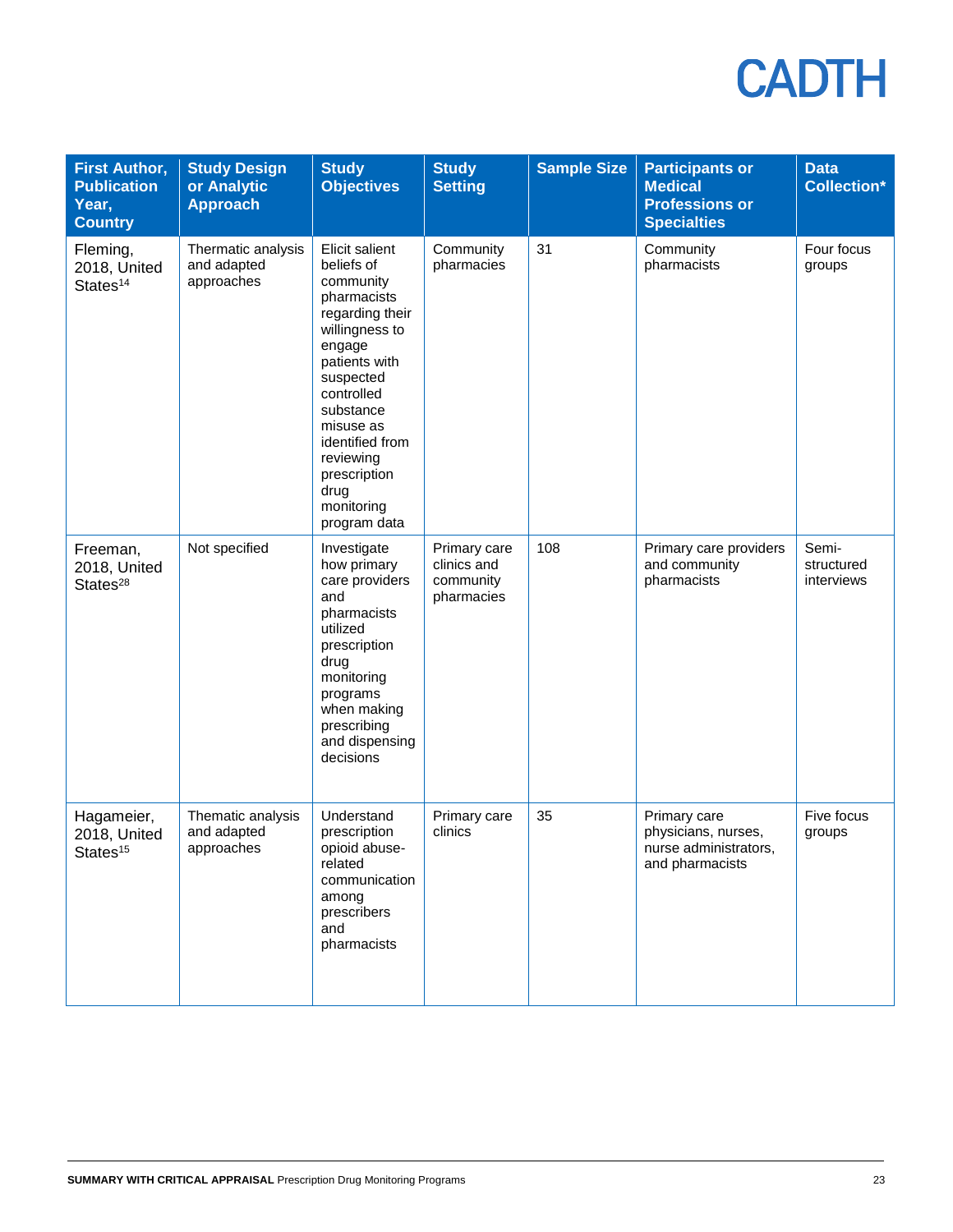| <b>First Author,</b><br><b>Publication</b><br>Year,<br><b>Country</b> | <b>Study Design</b><br>or Analytic<br><b>Approach</b> | <b>Study</b><br><b>Objectives</b>                                                                                                                                                                                                                            | <b>Study</b><br><b>Setting</b>                     | <b>Sample Size</b> | <b>Participants or</b><br><b>Medical</b><br><b>Professions or</b><br><b>Specialties</b>                                                                                                                       | <b>Data</b><br><b>Collection*</b>                                |
|-----------------------------------------------------------------------|-------------------------------------------------------|--------------------------------------------------------------------------------------------------------------------------------------------------------------------------------------------------------------------------------------------------------------|----------------------------------------------------|--------------------|---------------------------------------------------------------------------------------------------------------------------------------------------------------------------------------------------------------|------------------------------------------------------------------|
| Kohlbeck,<br>2018, United<br>States <sup>22</sup>                     | Grounded theory<br>and adapted<br>approaches          | Evaluate<br>provider<br>knowledge,<br>attitudes, and<br>behaviours<br>regarding the<br>Wisconsin<br>prescription<br>drug<br>monitoring<br>program                                                                                                            | Emergency<br>departments                           | 8                  | Emergency medicine<br>physicians, advance<br>practice healthcare<br>providers, medical<br>residents and students                                                                                              | One focus<br>group                                               |
| Radomski,<br>2018, United<br>States <sup>29</sup>                     | Not specified                                         | Evaluate<br>Veteran<br>Affairs'<br>physicians'<br>perspectives<br>and<br>experiences<br>regarding use<br>of prescrption<br>drug<br>monitoring<br>programs to<br>monitor<br>Veterans'<br>receipt of<br>opioids from<br>non-Veterans<br>Affairs<br>prescribers | Primary care<br>clinics of<br>Veteran's<br>Affairs | 42                 | Primary care<br>physicians                                                                                                                                                                                    | Semi-<br>structured<br>interviews                                |
| Rickles,<br>2018, United<br>States <sup>18</sup>                      | Thematic analysis<br>and adapted<br>approaches        | Develop and<br>evaluate a<br>candidate<br>guideline,<br>based on<br>clinical<br>experience<br>and existing<br>literature to<br>help<br>community<br>pharmacists<br>monitor and<br>manage<br>potential opioid<br>prescription<br>abuse                        | Community<br>pharmacies                            | 62                 | Community<br>pharmacists,<br>employees of public<br>health department of<br>municipality, members<br>of the state board of<br>pharmacy, and<br>representatives of a<br>pharmaceutical<br>distribution company | Two focus<br>groups and<br>six semi-<br>structured<br>interviews |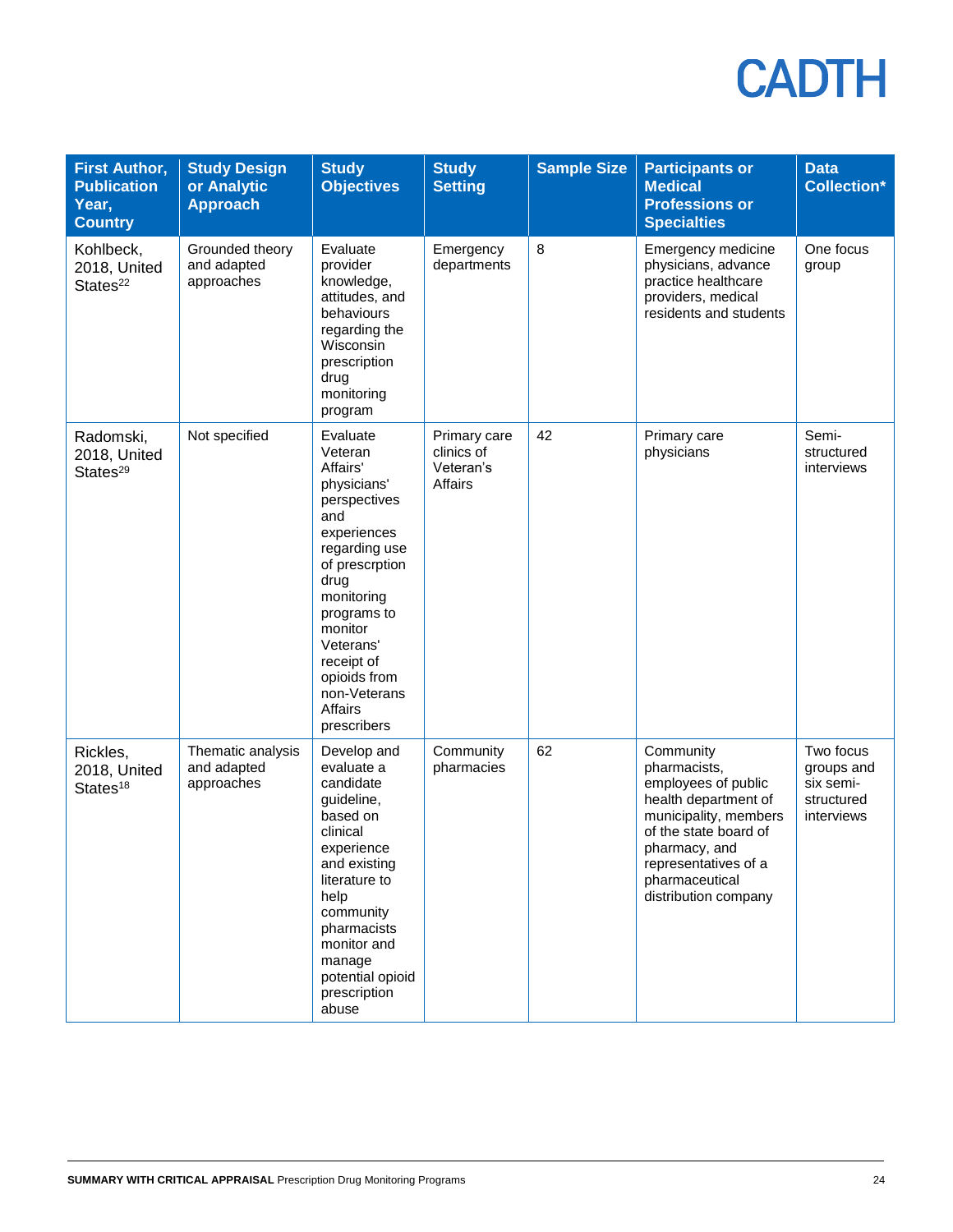| <b>First Author,</b><br><b>Publication</b><br>Year,<br><b>Country</b> | <b>Study Design</b><br>or Analytic<br><b>Approach</b> | <b>Study</b><br><b>Objectives</b>                                                                                                                                                                                                         | <b>Study</b><br><b>Setting</b>                                                                                                                                 | <b>Sample Size</b> | <b>Participants or</b><br><b>Medical</b><br><b>Professions or</b><br><b>Specialties</b>                          | <b>Data</b><br><b>Collection*</b>      |
|-----------------------------------------------------------------------|-------------------------------------------------------|-------------------------------------------------------------------------------------------------------------------------------------------------------------------------------------------------------------------------------------------|----------------------------------------------------------------------------------------------------------------------------------------------------------------|--------------------|------------------------------------------------------------------------------------------------------------------|----------------------------------------|
| Carnes,<br>2017, United<br>States <sup>13</sup>                       | Thematic analysis<br>and adapted<br>approaches        | Explore<br>licensed<br>prescribers'<br>and<br>dispensers'<br>opinions<br>regarding<br>prescription<br>drug<br>monitoring                                                                                                                  | Outpatient<br>clinics or<br>inpatient<br>hospital<br>departments                                                                                               | 5994               | Licensed medical<br>physicians,<br>pharmacists, nurse<br>practitioners, dentists,<br>and physician<br>assistants | Survey with<br>open-ended<br>questions |
| Leichtling,<br>2017, United<br>States <sup>23</sup>                   | Grounded theory<br>and adapted<br>approaches          | Undertand how<br>clinicians use,<br>interpret, and<br>integrate<br>prescription<br>drug<br>monitoring<br>program<br>profiles with<br>other<br>information in<br>making clinical<br>decisions                                              | Pain<br>management<br>clinics,<br>emergency<br>departments,<br>primary care<br>clinics,<br>psychiatry<br>units, dentist<br>practices,<br>and surgical<br>units | 33                 | Physicians, nurse<br>practitioners, physician<br>assistants, and<br>dentists                                     | Semi-<br>structured<br>interviews      |
| Hildebran,<br>2016, United<br>States <sup>21</sup>                    | Grounded theory<br>and adapted<br>approaches          | Study a range<br>of approaches<br>clinicians<br>report when<br>communicating<br>with patients<br>about<br>prescription<br>drug<br>monitoring and<br>how practice,<br>policies and<br>procedures<br>may influence<br>this<br>communication | Pain<br>management<br>clinics,<br>emergency<br>departments,<br>primary care<br>clinics,<br>psychiatry<br>units, dentist<br>practices,<br>and surgical<br>units | 33                 | Physicians, nurse<br>practitioners, physician<br>assistants, and<br>dentists                                     | Semi-<br>structured<br>interviews      |
| Poon, 2016,<br>United<br>States <sup>24</sup>                         | Grounded theory<br>and adapted<br>approaches          | Evaluate the<br>usability of the<br>Massachusetts<br>prescription<br>drug<br>monitoring<br>program by<br>emergency<br>medicine<br>providers                                                                                               | Emergency<br>departments                                                                                                                                       | 17                 | Emergency<br>department physicians<br>and physician<br>assistants                                                | Semi-<br>structured<br>interviews      |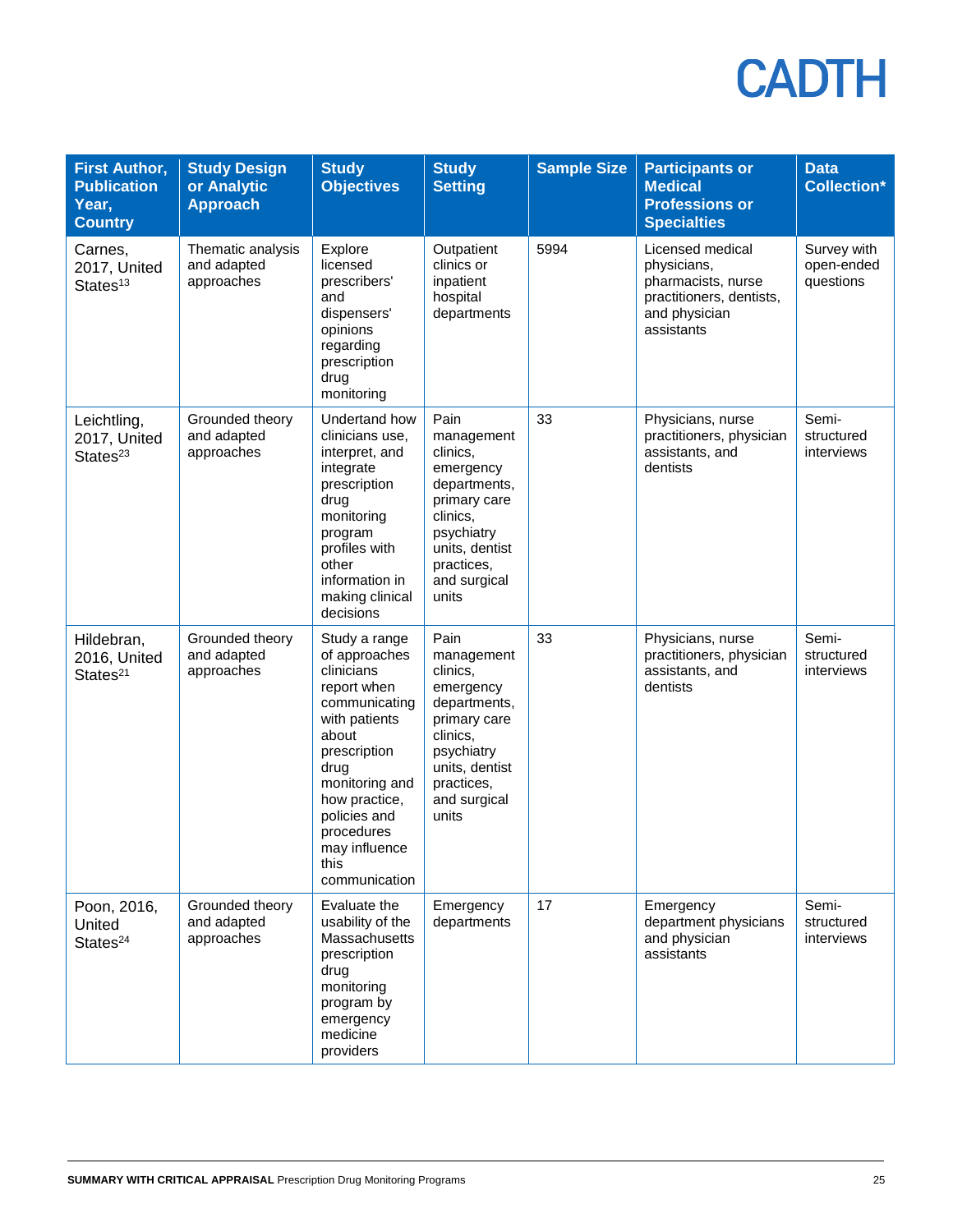| <b>First Author,</b><br><b>Publication</b><br>Year,<br><b>Country</b> | <b>Study Design</b><br>or Analytic<br><b>Approach</b> | <b>Study</b><br><b>Objectives</b>                                                                                                                                                                                                                                                             | <b>Study</b><br><b>Setting</b>                                                                     | <b>Sample Size</b> | <b>Participants or</b><br><b>Medical</b><br><b>Professions or</b><br><b>Specialties</b> | <b>Data</b><br><b>Collection*</b>                                            |
|-----------------------------------------------------------------------|-------------------------------------------------------|-----------------------------------------------------------------------------------------------------------------------------------------------------------------------------------------------------------------------------------------------------------------------------------------------|----------------------------------------------------------------------------------------------------|--------------------|-----------------------------------------------------------------------------------------|------------------------------------------------------------------------------|
| Smith, 2015,<br>United<br>States <sup>25</sup>                        | Grounded theory<br>and adapted<br>approaches          | Understand<br>how<br>emergency<br>medicine<br>physicians use<br>prescription<br>drug<br>monitoring<br>programs, for<br>which patients<br>and for what<br>reasons                                                                                                                              | Emergency<br>departments                                                                           | 61                 | Emergency<br>department physicians                                                      | Semi-<br>structured<br>interviews                                            |
| Hildebran,<br>2014, United<br>States <sup>20</sup>                    | Grounded theory<br>and adapted<br>approaches          | Understand<br>the ways in<br>which<br>prescription<br>drug<br>monitoring<br>programs are<br>incorporated<br>into the<br>workflow and<br>clinical<br>decision-<br>making, what<br>barriers<br>continue to<br>exist, and how<br>clinicians are<br>sharing the<br>results with<br>their patients | Pain clinics,<br>emergency<br>departments,<br>primary care<br>and inpatient<br>psychiatry<br>units | 35                 | Physicians, nurse<br>practitioners, dentists,<br>and physician<br>assistants            | Two online<br>focus groups<br>and seven<br>semi-<br>structured<br>interviews |

\*The data collection strategies of the qualitative portion of multiple- and mixed-methods studies are shown in this column only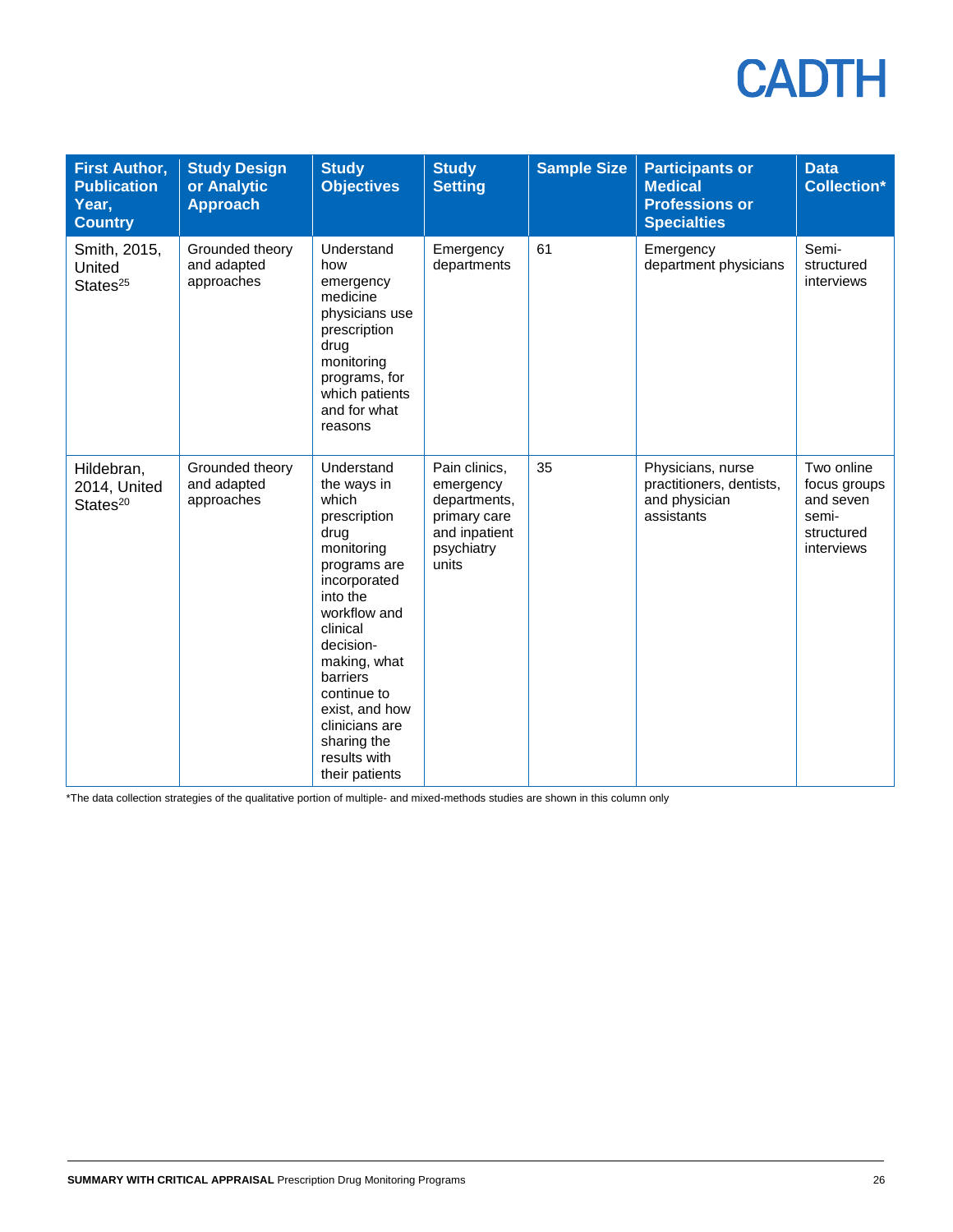

### **Appendix 3: Characteristics of Study Participants**

### **Table 3: Characteristics of Study Participants**

| <b>First Author, Publication</b><br><b>Year, Country</b> | <b>Sample Size</b> | Sex (% male) | Age range in years |
|----------------------------------------------------------|--------------------|--------------|--------------------|
| Allen, 2019, United States <sup>12</sup>                 | 53                 | 64.2         | 32 to 80           |
| Leichtling, 2019, United States <sup>16</sup>            | 93                 | 55.9         | <b>NR</b>          |
| Penm, 2019, United States <sup>17</sup>                  | 20                 | 55.0         | <b>NR</b>          |
| Click, 2018, United States <sup>26</sup>                 | 32                 | 53.1         | <b>NR</b>          |
| Fendrich, 2018, United States <sup>27</sup>              | 11                 | <b>NR</b>    | <b>NR</b>          |
| Finley, 2018, United States <sup>19</sup>                | 26                 | 69.2         | <b>NR</b>          |
| Fleming, 2018, United States <sup>14</sup>               | 31                 | <b>NR</b>    | <b>NR</b>          |
| Freeman, 2018, United States <sup>28</sup>               | 108                | 58.3         | <b>NR</b>          |
| Hagameier, 2018, United<br>States <sup>15</sup>          | 35                 | 51.4         | <b>NR</b>          |
| Kohlbeck, 2018, United States <sup>22</sup>              | 8                  | <b>NR</b>    | <b>NR</b>          |
| Radomski, 2018, United<br>States <sup>29</sup>           | 42                 | 52.0         | <b>NR</b>          |
| Rickles, 2018, United States <sup>18</sup>               | 62                 | <b>NR</b>    | <b>NR</b>          |
| Carnes, 2017, United States <sup>13</sup>                | 5994               | 54           | <b>NR</b>          |
| Leichtling, 2017, United States <sup>23</sup>            | 33                 | 57.6         | <b>NR</b>          |
| Hildebran, 2016, United States <sup>21</sup>             | 33                 | 57.6         | <b>NR</b>          |
| Poon, 2016, United States <sup>24</sup>                  | 17                 | 47.1         | <b>NR</b>          |
| Smith, 2015, United States <sup>25</sup>                 | 61                 | 61.0         | <b>NR</b>          |
| Hildebran, 2014, United States <sup>20</sup>             | 35                 | 77.1         | <b>NR</b>          |

NR = not reported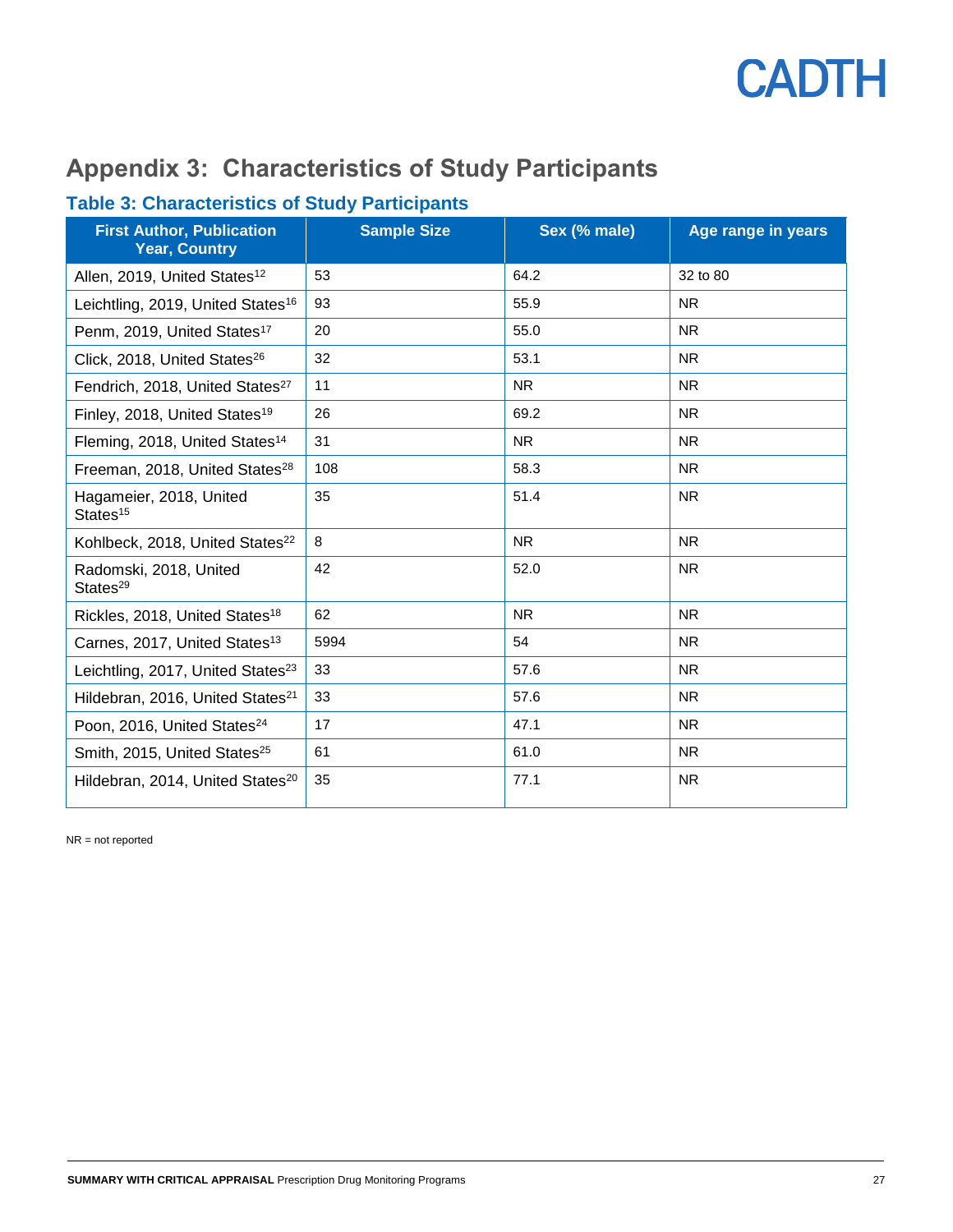

### **Appendix 4: Critical Appraisal of Included Studies**

### **Table 4: Strengths and Limitations of Included Studies**

|                                                                            | <b>Strengths</b>                                                                                                                                                                                                                                                                                                                                                                                                                                          | <b>Limitations</b>                                                                                                                                                                                                                                                                                                                                                                                                                                                                                                                                                                                                             |
|----------------------------------------------------------------------------|-----------------------------------------------------------------------------------------------------------------------------------------------------------------------------------------------------------------------------------------------------------------------------------------------------------------------------------------------------------------------------------------------------------------------------------------------------------|--------------------------------------------------------------------------------------------------------------------------------------------------------------------------------------------------------------------------------------------------------------------------------------------------------------------------------------------------------------------------------------------------------------------------------------------------------------------------------------------------------------------------------------------------------------------------------------------------------------------------------|
|                                                                            | Allen, 2019 <sup>12</sup>                                                                                                                                                                                                                                                                                                                                                                                                                                 |                                                                                                                                                                                                                                                                                                                                                                                                                                                                                                                                                                                                                                |
| $\bullet$<br>$\bullet$<br>$\bullet$<br>$\bullet$                           | Clear statement of research objectives or question<br>Clear description of phenomenon under investigation<br>Identification of a qualitative study design and how it was<br>applied in the study context                                                                                                                                                                                                                                                  | Participant recruitment and sampling process is reported<br>$\bullet$<br>but requires elaboration<br>The data analytic approach is identified but the description<br>$\bullet$<br>is lacking specific processes, devices, and approaches<br>Strategies to improve the rigour of research were not<br>$\bullet$<br>identified or discussed<br>Data collection strategies were identified but not justified                                                                                                                                                                                                                      |
|                                                                            | Leichtling, 2019 <sup>16</sup>                                                                                                                                                                                                                                                                                                                                                                                                                            |                                                                                                                                                                                                                                                                                                                                                                                                                                                                                                                                                                                                                                |
| $\bullet$<br>$\bullet$<br>$\bullet$<br>$\bullet$<br>$\bullet$<br>$\bullet$ | Clear statement of research objectives or question<br>Clear description of phenomenon under investigation<br>Identification of a qualitative study design and how it was<br>applied in the study context<br>Data collection strategies were identified and justified<br>Data analysis procedures and protocols were identified<br>and are congruent with research objectives<br>Strategies to improve rigour of research were identified<br>and discussed | Participant recruitment and sampling process is reported<br>$\bullet$<br>but requires elaboration                                                                                                                                                                                                                                                                                                                                                                                                                                                                                                                              |
|                                                                            | Penm, 2019 <sup>17</sup>                                                                                                                                                                                                                                                                                                                                                                                                                                  |                                                                                                                                                                                                                                                                                                                                                                                                                                                                                                                                                                                                                                |
| $\bullet$<br>$\bullet$                                                     | Clear statement of research objectives or question<br>Clear description of phenomenon under investigation                                                                                                                                                                                                                                                                                                                                                 | It is unclear which qualitative study design was used to<br>$\bullet$<br>guide data collection and analysis processes<br>Participant recruitment and sampling process is reported<br>$\bullet$<br>but requires elaboration<br>The data collection strategies are identified but specific<br>$\bullet$<br>procedures and protocols that guide data collection lack<br>sufficient detail<br>The data analytic approach is identified but the description<br>$\bullet$<br>is lacking specific processes, devices, and approaches<br>Strategies to improve the rigour of research were not<br>$\bullet$<br>identified or discussed |
|                                                                            | Click, 2018 <sup>26</sup>                                                                                                                                                                                                                                                                                                                                                                                                                                 |                                                                                                                                                                                                                                                                                                                                                                                                                                                                                                                                                                                                                                |
| ٠<br>$\bullet$<br>$\bullet$                                                | Clear statement of research objectives or question<br>Clear description of phenomenon under investigation<br>Data analysis procedures and protocols were identified<br>and are congruent with research objectives                                                                                                                                                                                                                                         | It is unclear which qualitative study design was used to<br>$\bullet$<br>guide data collection and analysis processes<br>Participant recruitment and sampling process is reported<br>$\bullet$<br>but requires elaboration<br>The data collection strategies are identified but specific<br>$\bullet$<br>procedures and protocols that guide data collection lack<br>sufficient detail<br>Strategies to improve the rigour of research were not<br>$\bullet$<br>identified or discussed                                                                                                                                        |
|                                                                            | Fendrich, 2018 <sup>27</sup>                                                                                                                                                                                                                                                                                                                                                                                                                              |                                                                                                                                                                                                                                                                                                                                                                                                                                                                                                                                                                                                                                |
|                                                                            | Clear statement of research objectives or question                                                                                                                                                                                                                                                                                                                                                                                                        | $\bullet$<br>It is unclear which qualitative study design was used to                                                                                                                                                                                                                                                                                                                                                                                                                                                                                                                                                          |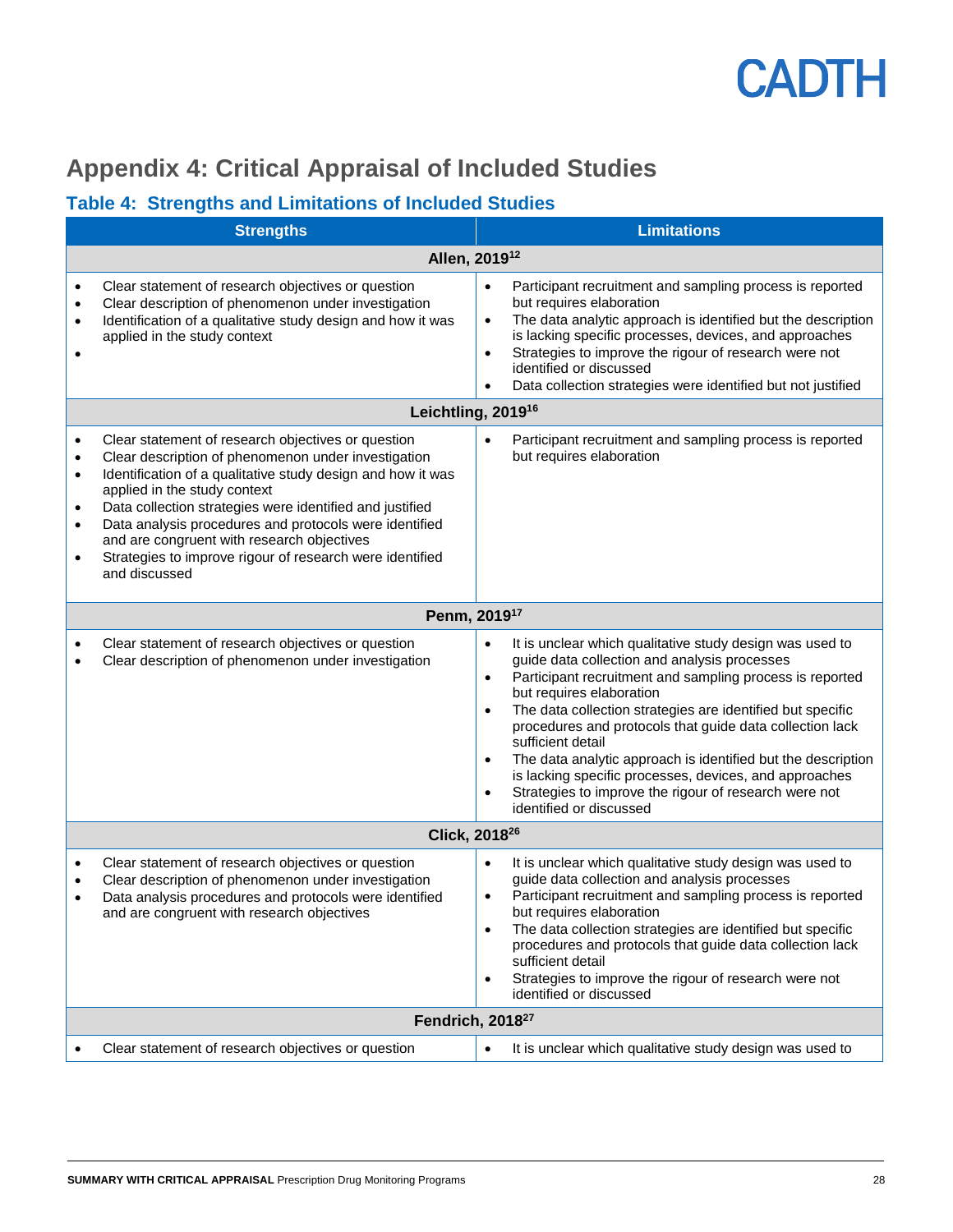|                                                                    | <b>Strengths</b>                                                                                                                                                                                                                                                                                                                                                                                                                     | <b>Limitations</b>                                                                                                                                                                                                                                                                                                                                                                                                                                                                                                                           |  |  |  |  |
|--------------------------------------------------------------------|--------------------------------------------------------------------------------------------------------------------------------------------------------------------------------------------------------------------------------------------------------------------------------------------------------------------------------------------------------------------------------------------------------------------------------------|----------------------------------------------------------------------------------------------------------------------------------------------------------------------------------------------------------------------------------------------------------------------------------------------------------------------------------------------------------------------------------------------------------------------------------------------------------------------------------------------------------------------------------------------|--|--|--|--|
| $\bullet$<br>$\bullet$                                             | Clear description of phenomenon under investigation<br>Clear description of how and from where participants were<br>recruited                                                                                                                                                                                                                                                                                                        | guide data collection and analysis processes<br>The data collection strategies are identified but specific<br>$\bullet$<br>procedures and protocols that guide data collection lack<br>sufficient detail<br>Data analysis section is missing from manuscript<br>$\bullet$<br>Strategies to improve the rigour of research were not<br>$\bullet$<br>identified or discussed                                                                                                                                                                   |  |  |  |  |
|                                                                    | Finley, 2018 <sup>19</sup>                                                                                                                                                                                                                                                                                                                                                                                                           |                                                                                                                                                                                                                                                                                                                                                                                                                                                                                                                                              |  |  |  |  |
| $\bullet$<br>$\bullet$<br>$\bullet$<br>$\bullet$<br>$\bullet$      | Clear statement of research objectives or question<br>Clear description of phenomenon under investigation<br>Identification of a qualitative study design and how it was<br>applied in the study context<br>Data analysis procedures and protocols were identified<br>and are congruent with research objectives<br>Strategies to improve rigour of research were identified<br>and discussed                                        | Participant recruitment and sampling process is reported<br>$\bullet$<br>by requires elaboration<br>The data collection strategies are identified but specific<br>$\bullet$<br>procedures and protocols that guide data collection lack<br>sufficient detail                                                                                                                                                                                                                                                                                 |  |  |  |  |
|                                                                    | Fleming, 2018 <sup>14</sup>                                                                                                                                                                                                                                                                                                                                                                                                          |                                                                                                                                                                                                                                                                                                                                                                                                                                                                                                                                              |  |  |  |  |
| $\bullet$<br>٠<br>٠<br>$\bullet$                                   | Clear statement of research objectives or question<br>Clear description of phenomenon under investigation<br>Clear description of how and from where participants were<br>recruited<br>Data collection strategies were identified and justified                                                                                                                                                                                      | It is unclear which qualitative study design was used to<br>$\bullet$<br>guide data collection and analysis processes<br>The data analytic approach is identified but the description<br>$\bullet$<br>is lacking specific processes, devices, and approaches                                                                                                                                                                                                                                                                                 |  |  |  |  |
|                                                                    | Freeman, 2018 <sup>28</sup>                                                                                                                                                                                                                                                                                                                                                                                                          |                                                                                                                                                                                                                                                                                                                                                                                                                                                                                                                                              |  |  |  |  |
| $\bullet$<br>$\bullet$<br>$\bullet$<br>$\bullet$<br>$\bullet$<br>٠ | Clear statement of research objectives or question<br>Clear description of phenomenon under investigation<br>Clear description of how and from where participants were<br>recruited<br>Data collection strategies were identified and justified<br>Data analysis procedures and protocols were identified<br>and are congruent with research objectives<br>Strategies to improve rigour of research were identified<br>and discussed | It is unclear which qualitative study design was used to<br>$\bullet$<br>guide data collection and analysis processes<br>Justification for analytic approach not provided<br>$\bullet$                                                                                                                                                                                                                                                                                                                                                       |  |  |  |  |
|                                                                    | Hagameier, 2018 <sup>15</sup>                                                                                                                                                                                                                                                                                                                                                                                                        |                                                                                                                                                                                                                                                                                                                                                                                                                                                                                                                                              |  |  |  |  |
| $\bullet$<br>٠<br>٠                                                | Clear statement of research objectives or question<br>Clear description of phenomenon under investigation<br>Clear description of how and from where participants were<br>recruited                                                                                                                                                                                                                                                  | It is unclear which qualitative study design was used to<br>$\bullet$<br>guide data collection and analysis processes<br>The data collection strategies are identified but specific<br>$\bullet$<br>procedures and protocols that guide data collection lack<br>sufficient detail<br>The data analytic approach is identified but the description<br>$\bullet$<br>is lacking specific processes, devices, and approaches to<br>data analysis<br>Strategies to improve the rigour of research was not<br>$\bullet$<br>identified or discussed |  |  |  |  |
|                                                                    | Kohlbeck, 2018 <sup>22</sup>                                                                                                                                                                                                                                                                                                                                                                                                         |                                                                                                                                                                                                                                                                                                                                                                                                                                                                                                                                              |  |  |  |  |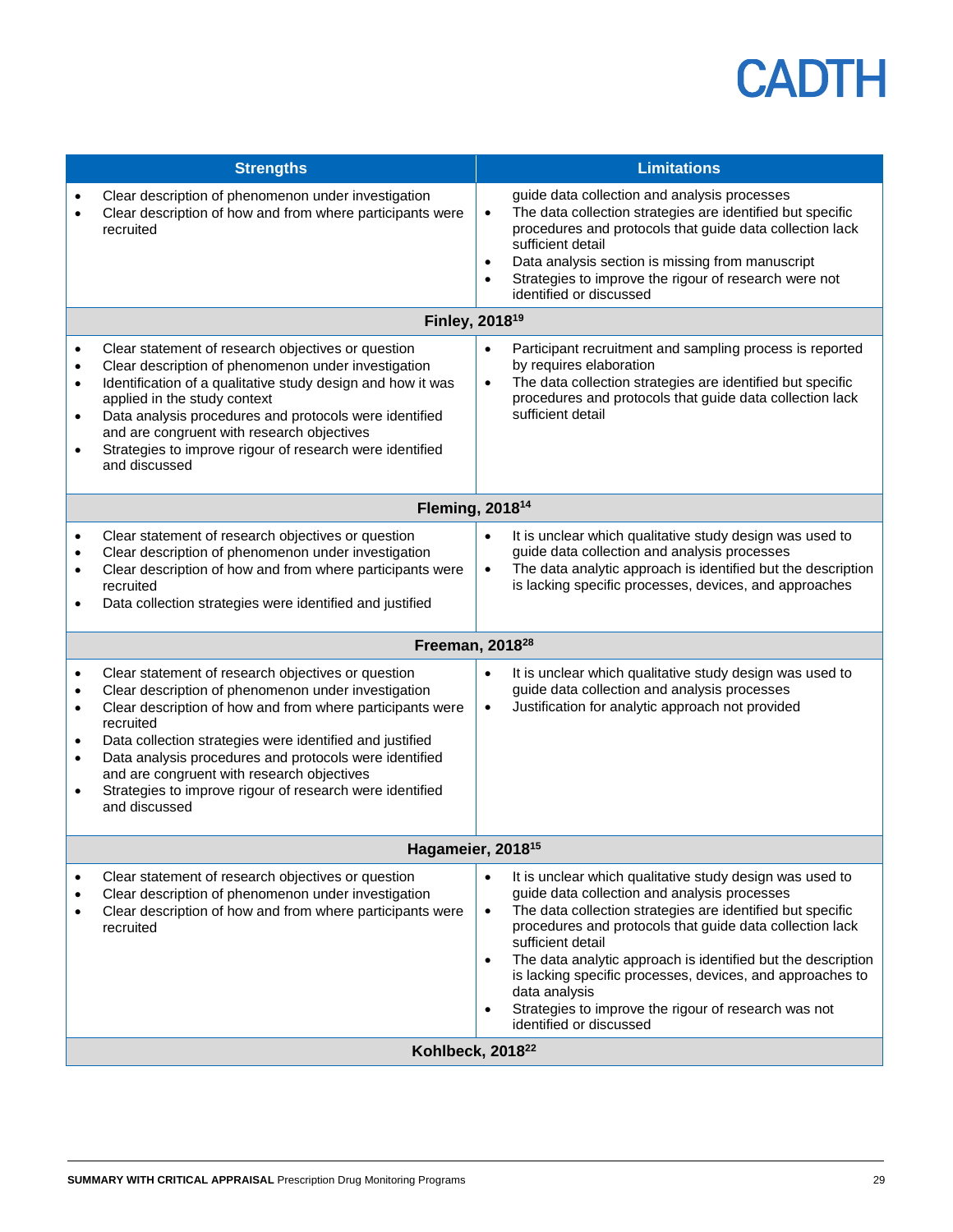|                                                               | <b>Strengths</b>                                                                                                                                                                                                                                                                                                                                                                                                                                       | <b>Limitations</b>                                                                                                                                                                                                                                                                                                                                                                                                                         |
|---------------------------------------------------------------|--------------------------------------------------------------------------------------------------------------------------------------------------------------------------------------------------------------------------------------------------------------------------------------------------------------------------------------------------------------------------------------------------------------------------------------------------------|--------------------------------------------------------------------------------------------------------------------------------------------------------------------------------------------------------------------------------------------------------------------------------------------------------------------------------------------------------------------------------------------------------------------------------------------|
| $\bullet$<br>$\bullet$<br>$\bullet$<br>$\bullet$              | Clear statement of research objectives or question<br>Clear description of phenomenon under investigation<br>Identification of a qualitative study design and how it was<br>applied in the study context<br>Strategies to improve rigour of research were identified<br>and discussed                                                                                                                                                                  | Participant recruitment and sampling process is reported<br>$\bullet$<br>but requires elaboration<br>The data collection strategies are identified but specific<br>$\bullet$<br>procedures and protocols that guide data collection lack<br>sufficient detail<br>The data analytic approach is identified but the description<br>$\bullet$<br>is lacking specific processes, devices, and approaches                                       |
|                                                               | Radomski, 2018 <sup>29</sup>                                                                                                                                                                                                                                                                                                                                                                                                                           |                                                                                                                                                                                                                                                                                                                                                                                                                                            |
| $\bullet$<br>$\bullet$<br>$\bullet$<br>$\bullet$              | Clear statement of research objectives or question<br>Clear description of phenomenon under investigation<br>Clear description of how and from where participants were<br>recruited<br>Data collection strategies were identified and justified                                                                                                                                                                                                        | It is unclear which qualitative study design was used to<br>$\bullet$<br>guide data collection and analysis processes<br>The data analytic approach is identified but the description<br>$\bullet$<br>is lacking specific processes, devices, and approaches<br>Justification for analytic approach not provided<br>$\bullet$<br>Strategies to improve the rigour of research were not<br>$\bullet$<br>identified or discussed             |
|                                                               | Rickles, 2018 <sup>18</sup>                                                                                                                                                                                                                                                                                                                                                                                                                            |                                                                                                                                                                                                                                                                                                                                                                                                                                            |
| $\bullet$<br>$\bullet$<br>$\bullet$                           | Clear statement of research objectives or question<br>Clear description of phenomenon under investigation<br>Clear description of how and from where participants were<br>recruited                                                                                                                                                                                                                                                                    | It is unclear which qualitative study design was used to<br>$\bullet$<br>guide the data collection and analysis process<br>The data analytic approach is identified but the description<br>$\bullet$<br>is lacking specific processes, devices, and approaches<br>Strategies to improve the rigour of research were not<br>$\bullet$<br>identified or discussed<br>Data collection strategies were identified but not justified            |
|                                                               | Carnes, 2017 <sup>13</sup>                                                                                                                                                                                                                                                                                                                                                                                                                             |                                                                                                                                                                                                                                                                                                                                                                                                                                            |
| $\bullet$<br>$\bullet$<br>$\bullet$                           | Clear statement of research objectives or question<br>Clear description of phenomenon under investigation<br>Clear description of how and from where participants were<br>recruited                                                                                                                                                                                                                                                                    | It is unclear which qualitative study design was used to<br>$\bullet$<br>guide data collection and analysis processes<br>The data analytic approach is identified but the description<br>$\bullet$<br>is lacking specific processes, devices, and approaches<br>Strategies to improve the rigour of research were not<br>$\bullet$<br>identified or discussed<br>Data collection strategies were identified but not justified<br>$\bullet$ |
|                                                               | Leichtling, 2017 <sup>23</sup>                                                                                                                                                                                                                                                                                                                                                                                                                         |                                                                                                                                                                                                                                                                                                                                                                                                                                            |
| $\bullet$<br>$\bullet$<br>$\bullet$<br>$\bullet$<br>$\bullet$ | Clear statement of research objectives or question<br>Clear description of phenomenon under investigation<br>Identification of a qualitative study design and how it was<br>applied in the study context<br>Clear description of how and from where participants were<br>recruited<br>Data collection strategies were identified and justified<br>Data analysis procedures and protocols were identified<br>and are congruent with research objectives | Strategies to improve the rigour of research were not<br>$\bullet$<br>identified or discussed                                                                                                                                                                                                                                                                                                                                              |
|                                                               | Hildebran, 2016 <sup>21</sup>                                                                                                                                                                                                                                                                                                                                                                                                                          |                                                                                                                                                                                                                                                                                                                                                                                                                                            |
| ٠<br>٠                                                        | Clear statement of research objectives or question<br>Clear description of phenomenon under investigation<br>Identification of a qualitative study design and how it was<br>applied in the study context                                                                                                                                                                                                                                               | Strategies to improve the rigour of research were not<br>$\bullet$<br>identified or discussed                                                                                                                                                                                                                                                                                                                                              |